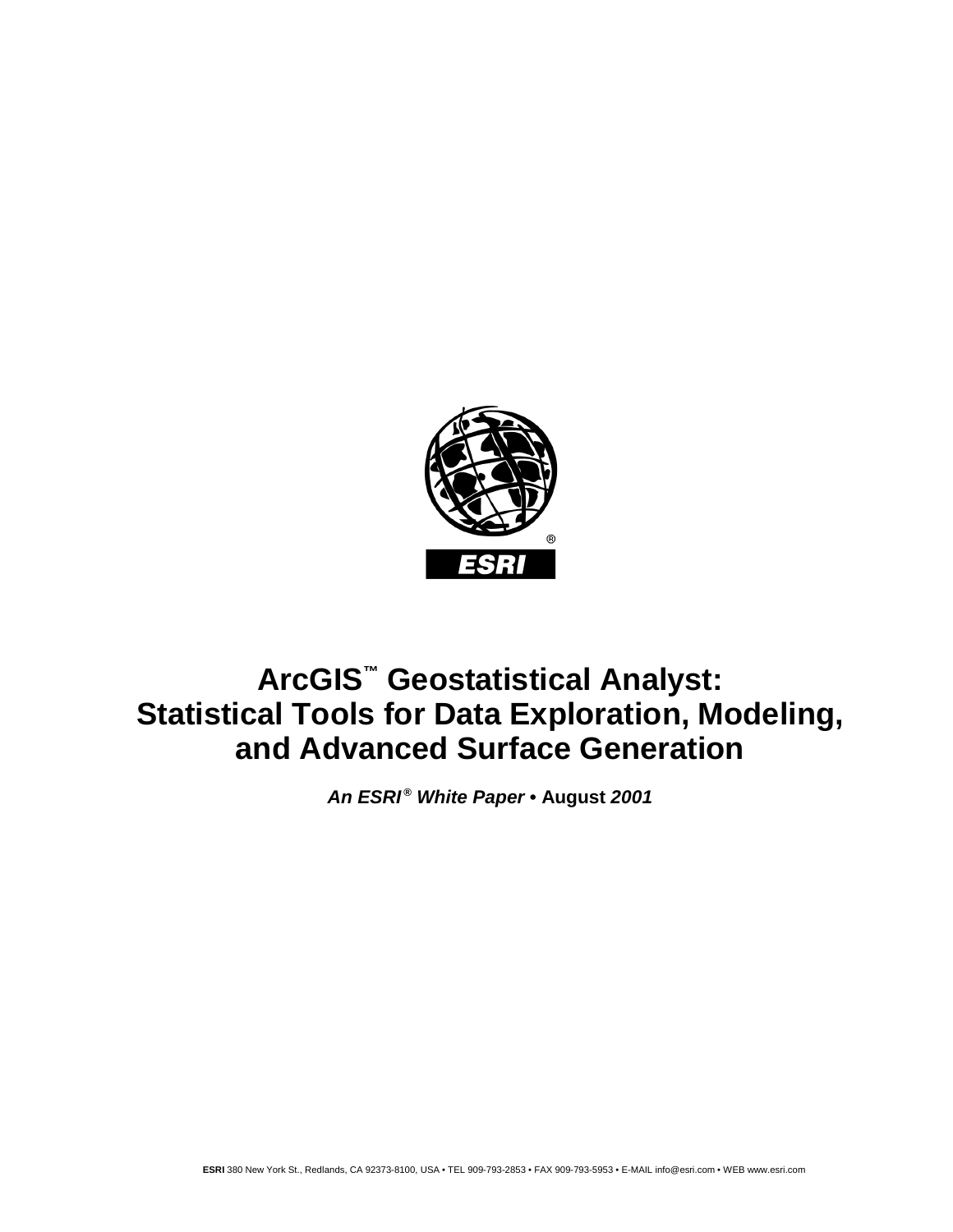Copyright © 2001 ESRI All rights reserved. Printed in the United States of America.

The information contained in this document is the exclusive property of ESRI. This work is protected under United States copyright law and other international copyright treaties and conventions. No part of this work may be reproduced or transmitted in any form or by any means, electronic or mechanical, including photocopying and recording, or by any information storage or retrieval system, except as expressly permitted in writing by ESRI. All requests should be sent to Attention: Contracts Manager, ESRI, 380 New York Street, Redlands, CA 92373-8100, USA.

The information contained in this document is subject to change without notice.

#### **U.S. GOVERNMENT RESTRICTED/LIMITED RIGHTS**

Any software, documentation, and/or data delivered hereunder is subject to the terms of the License Agreement. In no event shall the U.S. Government acquire greater than RESTRICTED/LIMITED RIGHTS. At a minimum, use, duplication, or disclosure by the U.S. Government is subject to restrictions as set forth in FAR §52.227-14 Alternates I, II, and III (JUN 1987); FAR §52.227-19 (JUN 1987) and/or FAR §12.211/12.212 (Commercial Technical Data/Computer Software); and DFARS §252.227-7015 (NOV 1995) (Technical Data) and/or DFARS §227.7202 (Computer Software), as applicable. Contractor/Manufacturer is ESRI, 380 New York Street, Redlands, CA 92373- 8100, USA.

ESRI, ArcView, and the ESRI globe logo are trademarks of ESRI, registered in the United States and certain other countries; registration is pending in the European Community. ArcGIS, ArcInfo, ArcEditor, and ArcMap are trademarks and @esri.com and [www.esri.com](http://www.esri.com/) are service marks of ESRI.

The names of other companies and products herein are trademarks or registered trademarks of their respective trademark owners.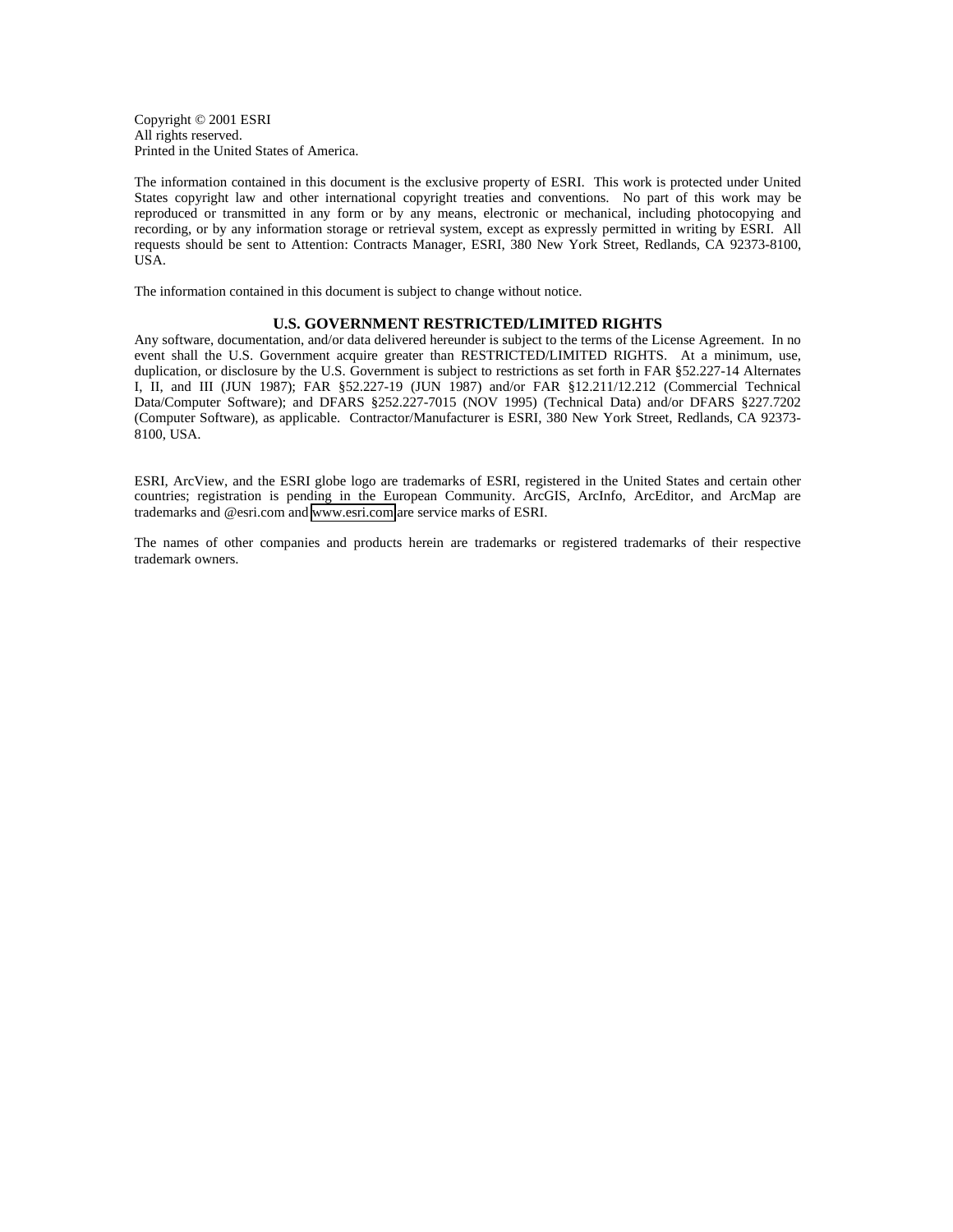# **ArcGIS Geostatistical Analyst: Statistical Tools for Data Exploration, Modeling, and Advanced Surface Generation**

# **An ESRI White Paper**

## **Contents Page 1. Overview ....................................................................................... 1**  What Does Geostatistical Analyst Do? .......................................... 2 Who Uses Geostatistical Analyst? ................................................. 2 Why Use Geostatistical Analyst?................................................... 3 Saves Lives............................................................................... 3 Increases Efficiency ................................................................ 4 Multiple Tools for Data Representation................................... 4 Exploratory Environment for Data Investigations ................... 4 Wizard-Driven Interface for Fast Efficient Interpolation Processes ................................................................................ 5 Perform Diagnostics................................................................. 5 **2. Using Geostatistical Analyst........................................................ 5**  Working with the Data ................................................................... 5 Represent the Data ......................................................................... 6 Explore the Data: Exploratory Spatial Data Analysis................... 6 Fit a Model (create a surface)......................................................... 7 Deterministic Methods ............................................................. 7 Geostatistical Methods ............................................................. 8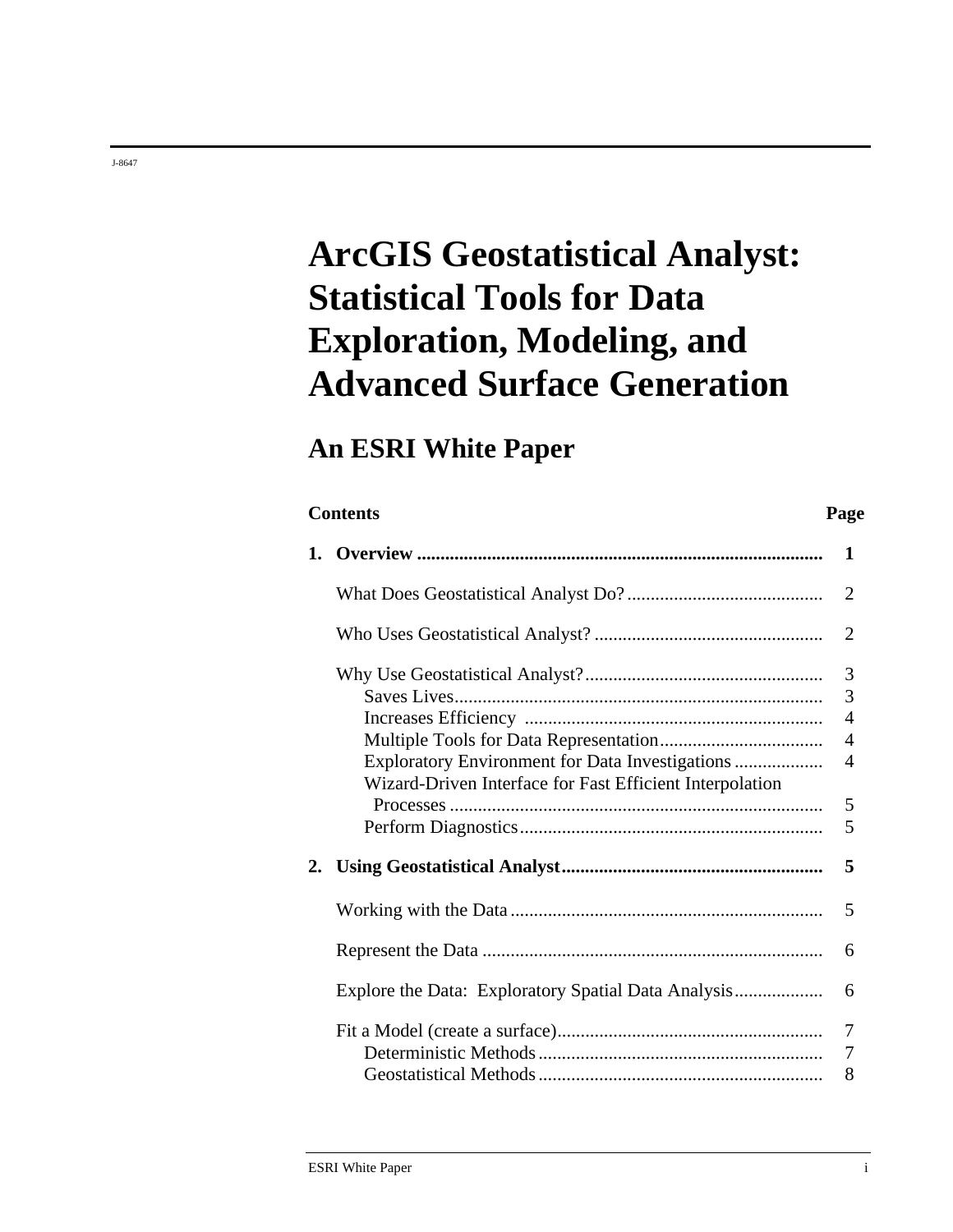J-8647

## **Contents Page**

|    |                                                      | 8<br>9<br>9 |
|----|------------------------------------------------------|-------------|
|    |                                                      | 10          |
|    | Investigation of Spatial Data Structure: Variography | 10          |
|    |                                                      | 12          |
|    |                                                      | 13          |
|    |                                                      | 13          |
|    |                                                      | 14          |
|    |                                                      | 14          |
|    |                                                      |             |
|    |                                                      | 15          |
|    |                                                      | 15          |
|    |                                                      | 16          |
|    |                                                      | 17          |
|    |                                                      |             |
|    |                                                      | 17          |
| 3. |                                                      | 18          |
|    |                                                      | 18          |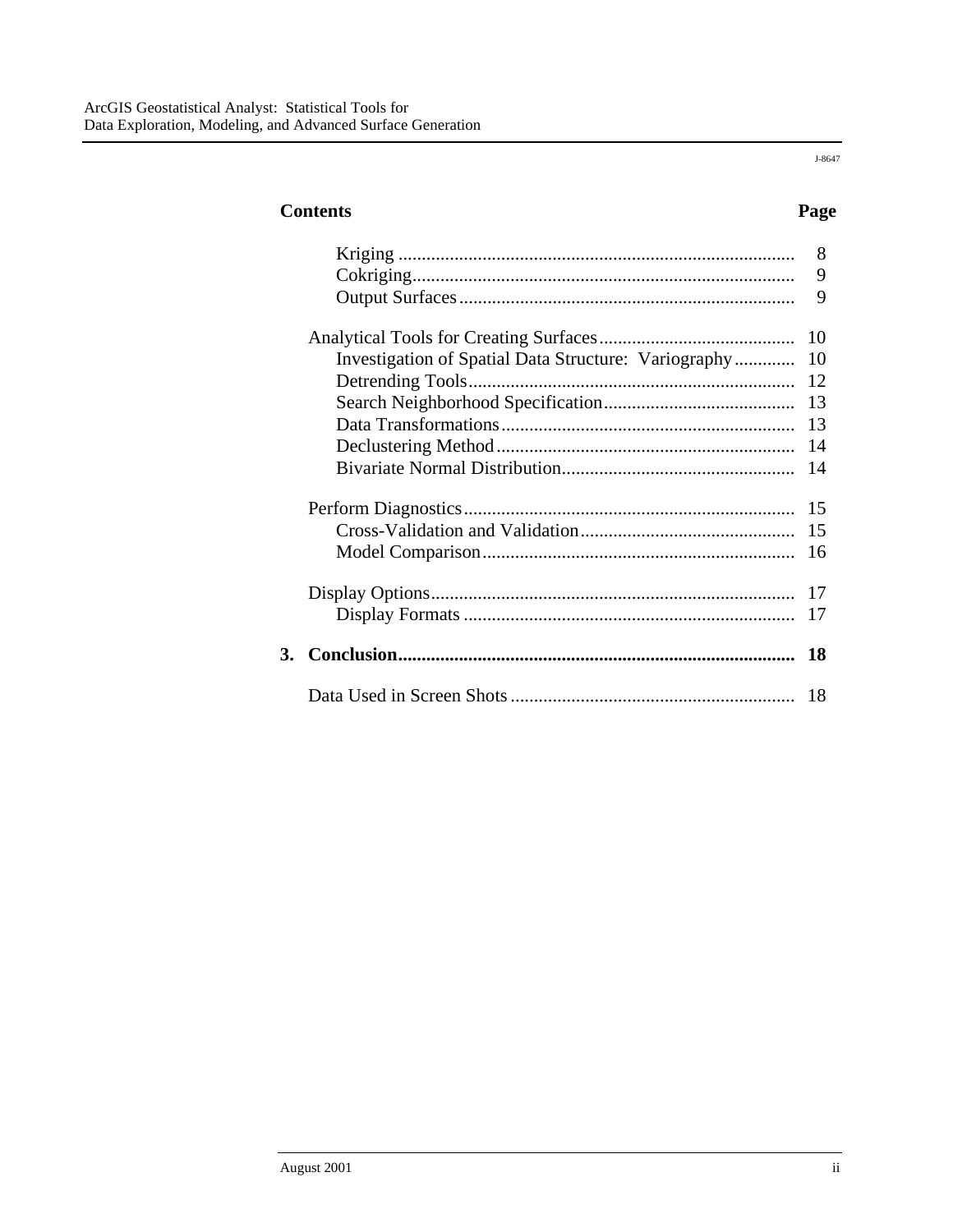# **ArcGIS Geostatistical Analyst: Statistical Tools for Data Exploration, Modeling, and Advanced Surface Generation**

**1. Overview** ESRI<sup>®</sup> ArcGIS™ Geostatistical Analyst is a new extension to ArcGIS 8.1 (ArcInfo™, ArcEditor™, and ArcView®) that provides a dynamic environment to help solve such spatial problems as improving estimation temperature values, assessing environmental risks, or predicting the existence of any geophysical element. Geostatistical Analyst provides a wide variety of tools for spatial data exploration, identification of data anomalies, evaluation of error in prediction surface models, statistical estimation, and optimal surface creation. Geostatistical Analyst gives anyone with spatial data the freedom to investigate, visualize, and create surfaces using sophisticated statistical methods.



Using a variety of exploratory spatial data analysis tools, the user can investigate the properties of ozone measurements taken at monitoring stations in the Carpathian Mountains.

Investigate ozone levels.

From analyzing severity of ozone air pollution to identifying soil contamination, Geostatistical Analyst can be used to create predictive surfaces for many different types of data. By exploring the data, determining the best interpolation method, and by utilizing diagnostic techniques, one can successfully and easily create optimal interpolated surfaces that statistically represent the data. Geostatistical Analyst can also provide additional statistical information that helps users assess the quality of their analysis using prediction standard error, probability, quantile, and standard error of indicator surfaces.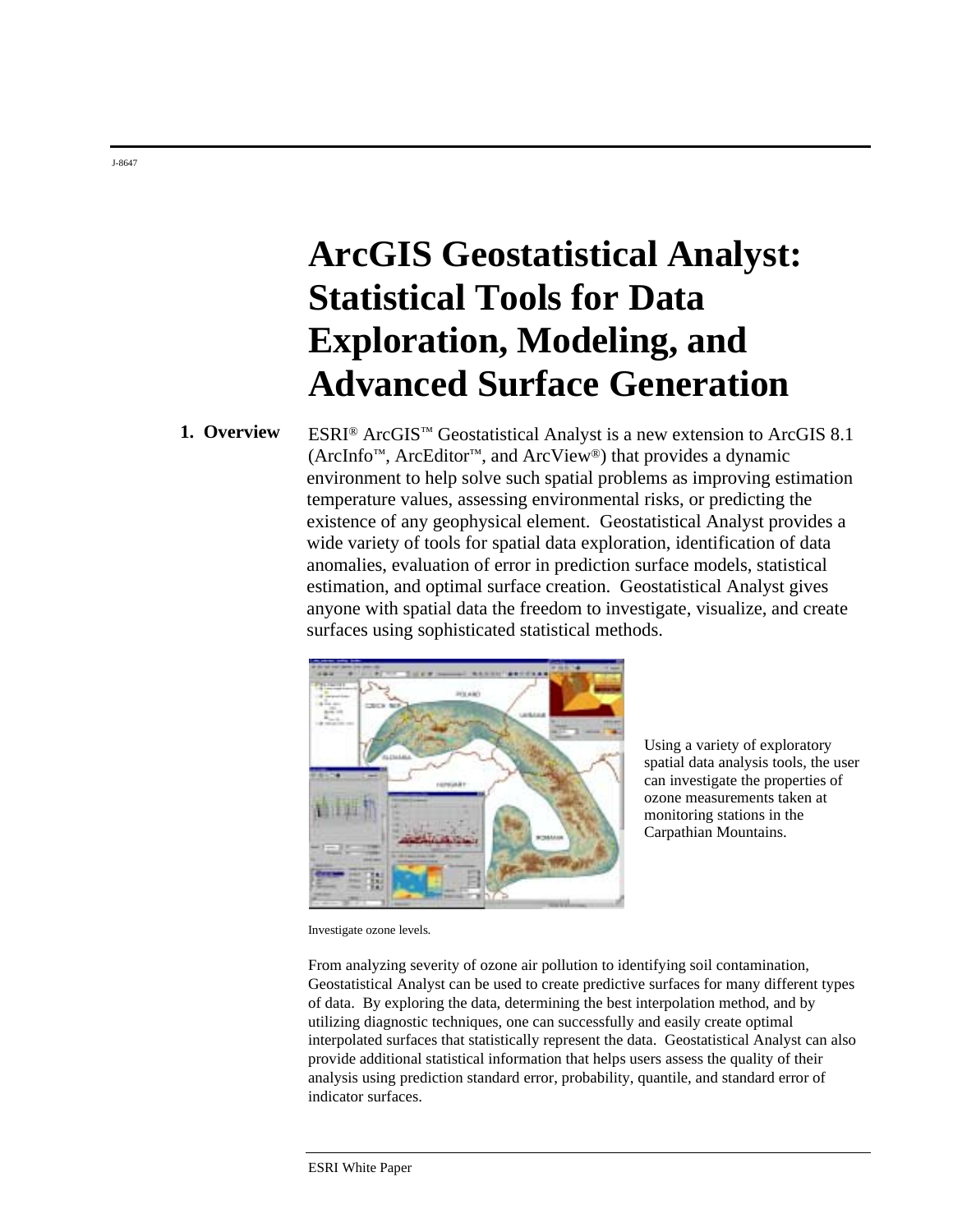"…The inclusion of more spatial interpolative methods in ArcGIS is a huge feature. Now, to do powerful interpolations of data trends, ArcGIS users no longer have to deal with the preprocessing of data for export to another application..."

Daniel M. Petrecca Senior Staff Hydrogeologist/GIS Specialist Langan Engineering and Environmental Services, Inc.



The semivariogram/covariance dialog was used to fit a geostatistical prediction model to winter temperature data for the USA. This model was then used to create the temperature distribution map.

Analyze temperature data.

| <b>What Does</b><br><b>Geostatistical Analyst</b><br>Do? | Geostatistical Analyst determines the probability of certain variables occurring over an<br>area where identifying every possible location would be impossible. For example, in<br>California, air quality monitoring stations are set up around the State. These measure the<br>amount of particulates in the air and how harmful they are to surrounding areas.<br>Geostatistical Analyst can determine the approximate amount of particulates in the area<br>of interest and can also determine where these particulates may be moving by creating an<br>optimal interpolated surface. Geostatistical Analyst provides a multitude of powerful<br>interpolation methods with advanced analytical tools for generating optimal interpolated<br>surfaces from discrete spatial data measurements. |
|----------------------------------------------------------|----------------------------------------------------------------------------------------------------------------------------------------------------------------------------------------------------------------------------------------------------------------------------------------------------------------------------------------------------------------------------------------------------------------------------------------------------------------------------------------------------------------------------------------------------------------------------------------------------------------------------------------------------------------------------------------------------------------------------------------------------------------------------------------------------|
| Who Uses<br><b>Geostatistical Analyst?</b>               | Geostatistical Analyst is a flexible software package that allows any user with spatially<br>continuous data to explore and analyze their data using statistical tools and interpolate<br>optimal surfaces. Some of the various fields that utilize Geostatistical Analyst include<br>environmental, agriculture, exploration, geology, meteorology, hydrology, archaeology,<br>forestry, health care, mining, and real estate.<br>"I work in the environmental side where our services include hydrogeologic, geologic,                                                                                                                                                                                                                                                                           |

and geochemical characterizations and remedial investigations of contaminated or potentially contaminated properties. Our clients include utilities, chemical companies, petroleum companies, and basically anyone that has been fortunate enough to have toxic substances on their site. So, we use the Geostatistical Analyst to interpolate many things:

- **EXECUTE:** Site stratigraphy and geologic surfaces from borehole logs
- Groundwater surfaces and flow from water elevation data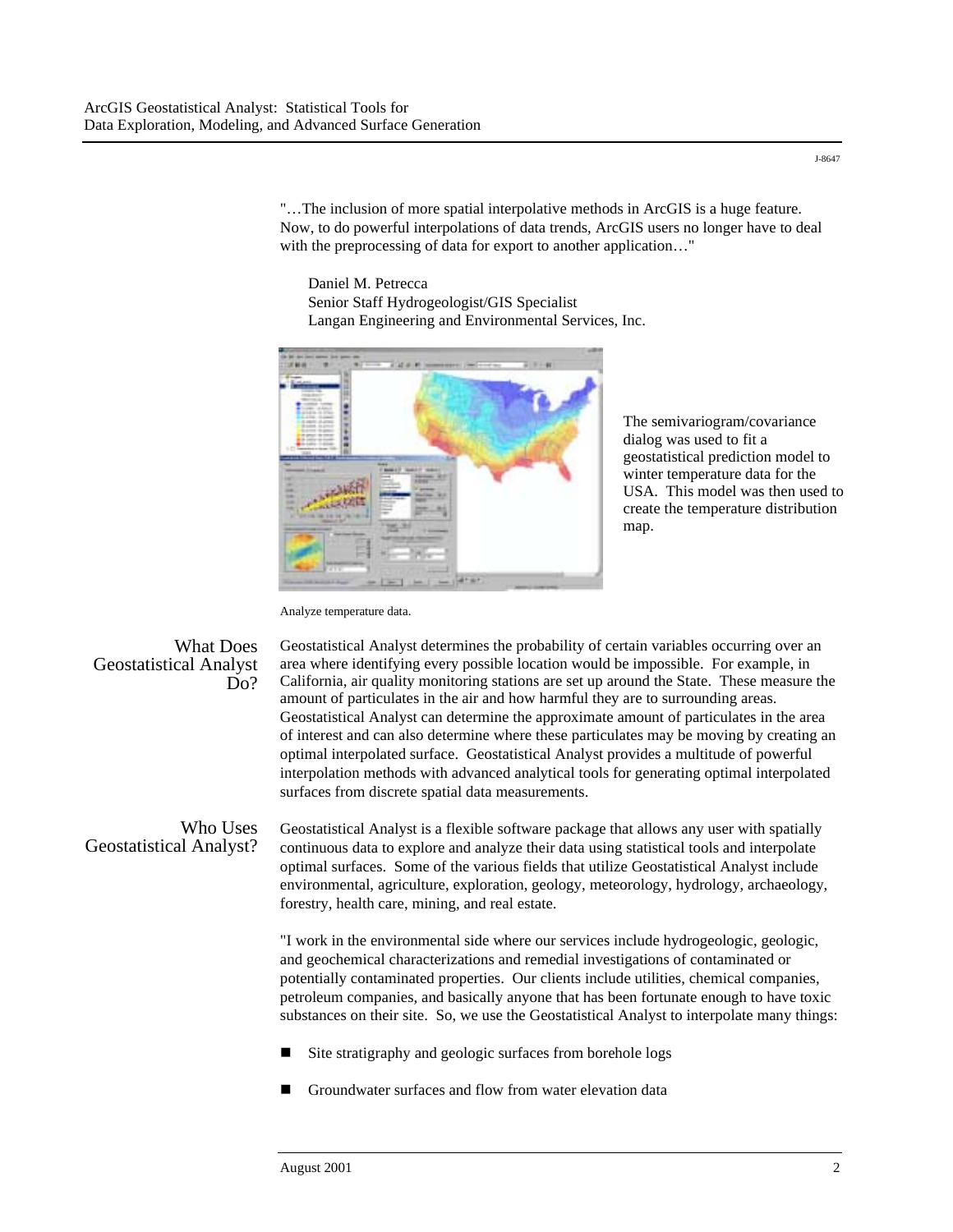- Extent of contamination from chemical analysis of soil and water samples
- ! Topography from spot elevations
- ! Trends in other field data measurements (e.g., ground penetrating radar and electromagnetic metal detector data)"

Daniel M. Petrecca Senior Staff Hydrogeologist/GIS Specialist Langan Engineering and Environmental Services, Inc.

Why Use Geostatistical Analyst? Geostatistical Analyst creates statistical interpolated continuous surfaces from measured samples. These surfaces represent a statistical estimation or prediction of where a certain phenomenon may occur. From determining the impact of biohazard releases to identifying where a plant species may be thriving, Geostatistical Analyst provides unique interpolation tools for the user's predictive needs. Not only are interpolated surfaces created, but also a wide range of analytical and exploratory tools are incorporated to extract useful information from the data. Geostatistical Analyst provides a cost-effective, logical solution for analyzing a variety of data sets that would otherwise cost an enormous amount of time and money to accomplish.

*Saves Lives* Geostatistical Analyst can assess potential environmental hazards by interpolating the possible flow and direction of radiation, air pollution, biohazard releases, aquifer contamination, and any potentially harmful waste that may be introduced into areas of human habitation.

> For example, Geostatistical Analyst was used to interpolate the intensity and direction of the hazardous radiation that resulted from the Chernobyl accident. Cases of thyroid cancer, soil radionuclides, and food contamination were a few of the variables used to estimate the severity of the Chernobyl accident on the surrounding areas.



This map illustrates predicted radioceasium soil contamination levels in the country of Belarus after the Chernobyl nuclear accident in 1994.

Assess environmental impact predictions.

Using Geostatistical Analyst, areas that have received environmental contamination can be identified to ultimately prevent exposure to health risks.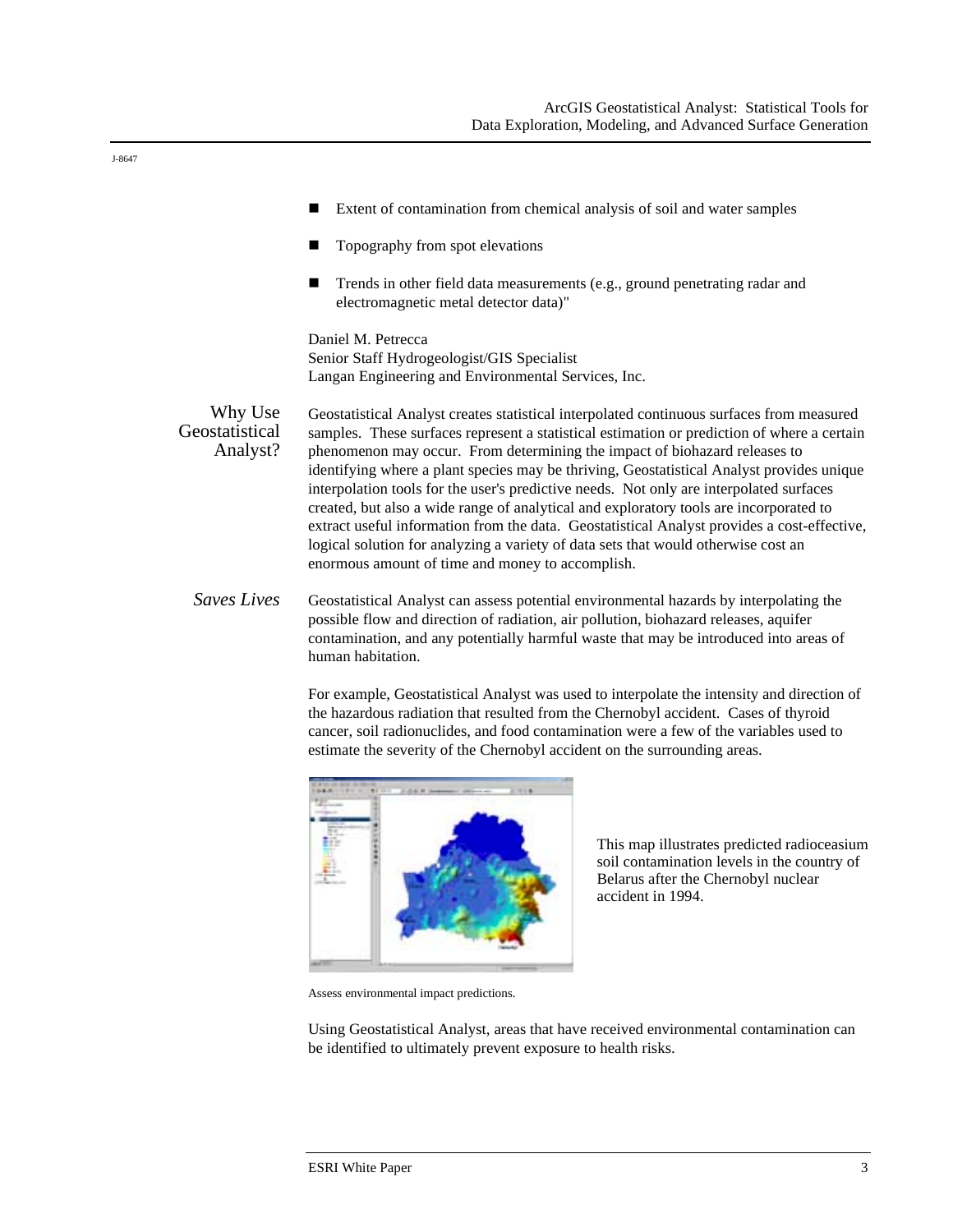

In this example, locations shown with darker colors indicate a probability greater than 62 percent that radioceasium contamination exceeds the upper permissible threshold for human comsumption in forest berries (a popular food source) in the southern part of Belarus in 1993.

Calculate probabilities of exceeding environmental thresholds.

*Increases Efficiency* Geostatistical Analyst provides users with the capability to predict optimal conditions for efficient and more reliable production. For example, a corn farmer can utilize Geostatistical Analyst to determine why crop yields in a certain area of his farm are below potential. Crop rotations, extra fertilizer, enhanced irrigation techniques, and so forth, can then be applied to the declining area. Geostatistical Analyst provides costeffective interpolation methods for predicting and calculating areas of potential growth and/or areas of decline.



By interpolating the amount of phosphorous in the soil throughout this farm in Illinois, the user can more effectively allocate fertilization for future crops.

Assess agricultural productivity.

*Multiple Tools for Data Representation* 

Geostatistical Analyst is an ArcMap<sup>™</sup> extension that enables the user to take full advantage of the multitude of visualization tools in ArcMap. ArcMap enables users to create high-quality cartographic maps and explore and analyze data in order to make more effective decisions. Visualization is particularly important when using Geostatistical Analyst because inferences about the data can be acquired for building better models and creating more accurate surfaces.

*Exploratory Environment for Data Investigations* 

The more the user understands about the phenomenon being investigated the better the surface produced from the sample points will be. Geostatistical Analyst provides a full suite of Exploratory Spatial Data Analysis (ESDA) tools to explore the data. Each tool provides a view of the data in a separate window, and each tool is linked to each other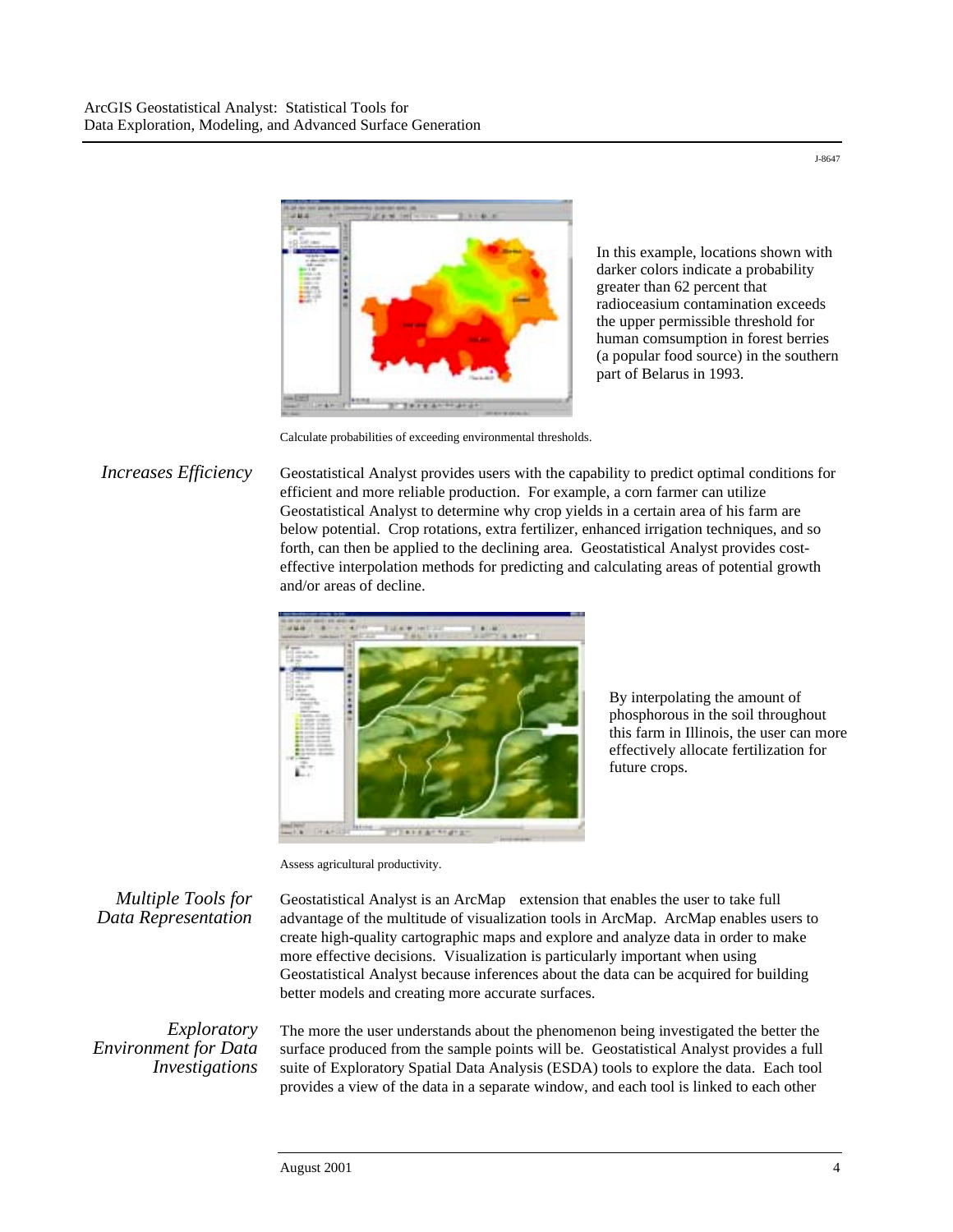|                                                                                    | spatial structure in the data.                                                                                                                                                                                                                                                                                                                                                                                                 | and with the map. The ESDA tools allow the user to explore the distribution of the data,<br>look for global trends in the data, identify local and global outliers, and understand the                                                                                                                                                                        |                            |  |
|------------------------------------------------------------------------------------|--------------------------------------------------------------------------------------------------------------------------------------------------------------------------------------------------------------------------------------------------------------------------------------------------------------------------------------------------------------------------------------------------------------------------------|---------------------------------------------------------------------------------------------------------------------------------------------------------------------------------------------------------------------------------------------------------------------------------------------------------------------------------------------------------------|----------------------------|--|
| Wizard-Driven<br>Interface for Fast<br><b>Efficient Interpolation</b><br>Processes | Geostatistical Analyst provides a wizard-driven environment that guides the user through<br>the interpolation process. By selecting the input data and the interpolation method and<br>following the wizard instructions, a representative surface is created for the data. It is<br>recommended that the user first use the ESDA tools provided, which assist in assessing<br>which interpolation model is best for the data. |                                                                                                                                                                                                                                                                                                                                                               |                            |  |
|                                                                                    | "With Geostatistical Analyst, you get to adjust the<br>interpolation methods and parameters and see a preview<br>of the surface in real time as the changes are made in the<br>wizard. So, once the final methods and parameters are<br>determined, the surface is created once as a layer."                                                                                                                                   |                                                                                                                                                                                                                                                                                                                                                               | Tical Wizard<br>Geost      |  |
|                                                                                    | Daniel M. Petrecca<br>Senior Staff Hydrogeologist/GIS Specialist                                                                                                                                                                                                                                                                                                                                                               | Langan Engineering and Environmental Services, Inc.                                                                                                                                                                                                                                                                                                           |                            |  |
| <b>Perform Diagnostics</b>                                                         | After creating a prediction surface, it is important to identify how statistically sound the<br>surface is. Geostatistical Analyst provides cross-validation and validation tools that<br>allow the user to evaluate the model and predictions that were used to create the surface.<br>The tools quantify the statistical significance of the model and the model can be changed<br>by refining the parameters.               |                                                                                                                                                                                                                                                                                                                                                               |                            |  |
|                                                                                    |                                                                                                                                                                                                                                                                                                                                                                                                                                | Geostatistical Analyst also provides the user with comparative tools for choosing the best<br>interpolated surface for the data. These tools are provided so that the user can quantify<br>the predictions based on one model relative to another. By visually analyzing the<br>prediction errors of the different models, the optimal model can be utilized. |                            |  |
| 2. Using<br>Geostatistical<br><b>Analyst</b>                                       |                                                                                                                                                                                                                                                                                                                                                                                                                                |                                                                                                                                                                                                                                                                                                                                                               |                            |  |
| Working with the<br>Data                                                           |                                                                                                                                                                                                                                                                                                                                                                                                                                | There are four basic steps to creating an interpolated surface.                                                                                                                                                                                                                                                                                               |                            |  |
| Represent the Data                                                                 | Explore the Data                                                                                                                                                                                                                                                                                                                                                                                                               | Fit a Model<br>(create a surface)                                                                                                                                                                                                                                                                                                                             | <b>Perform Diagnostics</b> |  |
|                                                                                    |                                                                                                                                                                                                                                                                                                                                                                                                                                |                                                                                                                                                                                                                                                                                                                                                               |                            |  |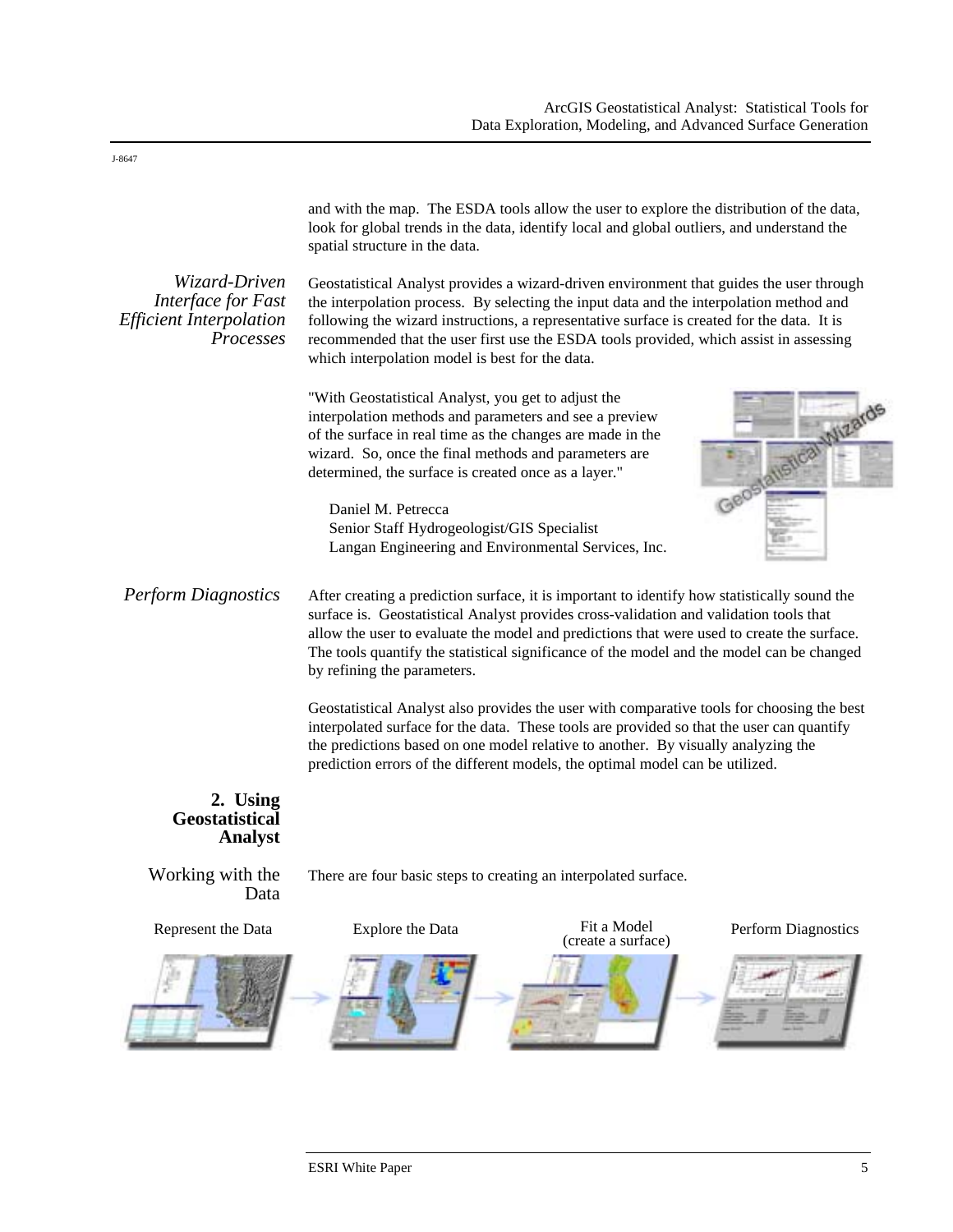#### Represent the Data There are many different tools for visualizing the data, which provide a great deal of information before creating a surface. By visualizing the data, useful information such as inferences from oceans, elevation, roads, and polygon edges can be acquired. Representing the data is a vital first step in assessing the validity of the data and

identifying external factors that may ultimately play a role in the distribution of data.

In this display we can notice that topographic and coastal influences could play a role in the severity of air pollution in California.

## Explore the Data: Exploratory Spatial Data Analysis

The ESDA tools are designed to explore spatial data. Visualizing the distribution of the data, looking for data trends, looking for global and local outliers, examining spatial autocorrelation, and understanding the covariation among multiple data sets are all useful tasks to perform on the data. ESDA is a powerful set of exploratory tools for determining which interpolation method is appropriate for the data. For example, an environmentalist may notice a global trend in the data caused by a drastic elevation difference in the trend analysis dialog box. This user may lean toward utilizing the universal kriging method to account for this variation.

The views in ESDA are selectively interactive within ArcMap. Data selected or highlighted with these tools will also be selected or highlighted in the ArcMap display window. This provides the user with a unique capability to visually interact with the data to better understand the relationships represented in the various displays.



All of the ESDA graphs are dynamically linked with each other and the map.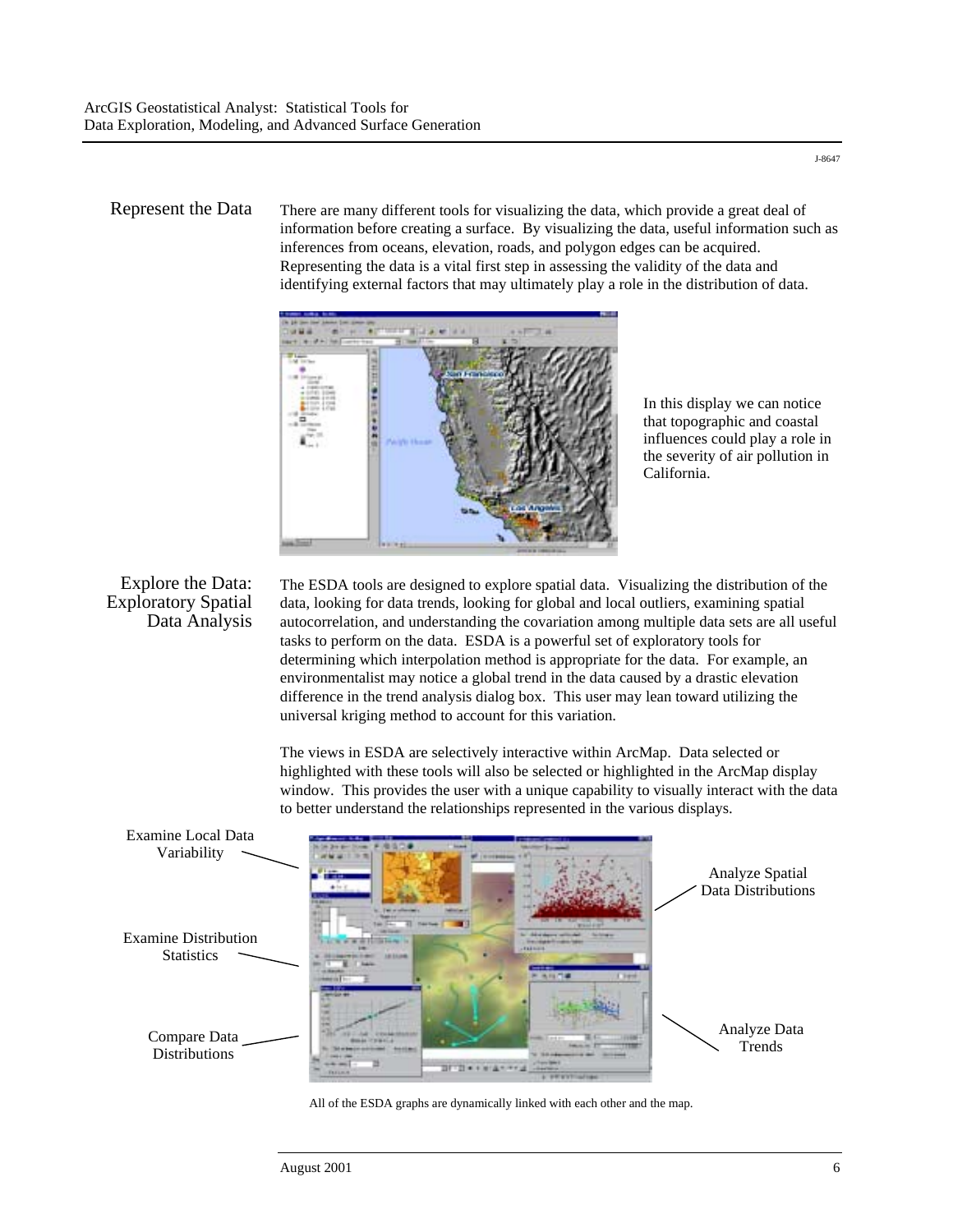#### Fit a Model (create a surface) Once the user has thoroughly explored the data for anomalies such as global and local outliers and data trends, Geostatistical Analyst provides a wizard that makes the interpolation process easy to complete. A wide variety of interpolation methods for creating surfaces are available.

There are two main groups of interpolation techniques, deterministic and geostatistical. The deterministic interpolation technique is used for creating surfaces from measured points based either on the extent of similarity (e.g., inverse distance weighted [IDW]) or the degree of smoothing (e.g., radial basis functions and global and local polynomials). The geostatistical interpolation technique is based on statistics and is used for more advanced prediction surface modeling that also includes errors or uncertainty of predictions. For more information on the various interpolation methods provided, please see Chapters 5 and 6 in *Using ArcGIS Geostatistical Analyst.*

Depending on the method, the following output surfaces can be produced: prediction, prediction standard error (uncertainty), quantile, probability, or standard error of indicators. Geostatistical Analyst gives the user full control over the parameters of the associated models and reliable defaults are provided.

#### Geostatistical Wizards





The geostatistical wizard guides the user through the interpolation process. Standard options are shown and a wide variety of analytical tools, such as detrending, declustering, and transformations, are also included.

*Deterministic Methods*

The deterministic interpolation technique is used for creating surfaces from measured points based either on the extent of similarity (e.g., IDW) or the degree of smoothing (e.g., radial basis functions and global and local polynomials).

- Inverse Distance Weighted
- **II** Global Polynomial
- **Local Polynomial**
- Radial Basis Functions

Deterministic interpolation techniques can be divided into two groups: global and local. Global techniques calculate predictions using the entire data set. Local techniques calculate predictions from the measured points within specified neighborhoods, which are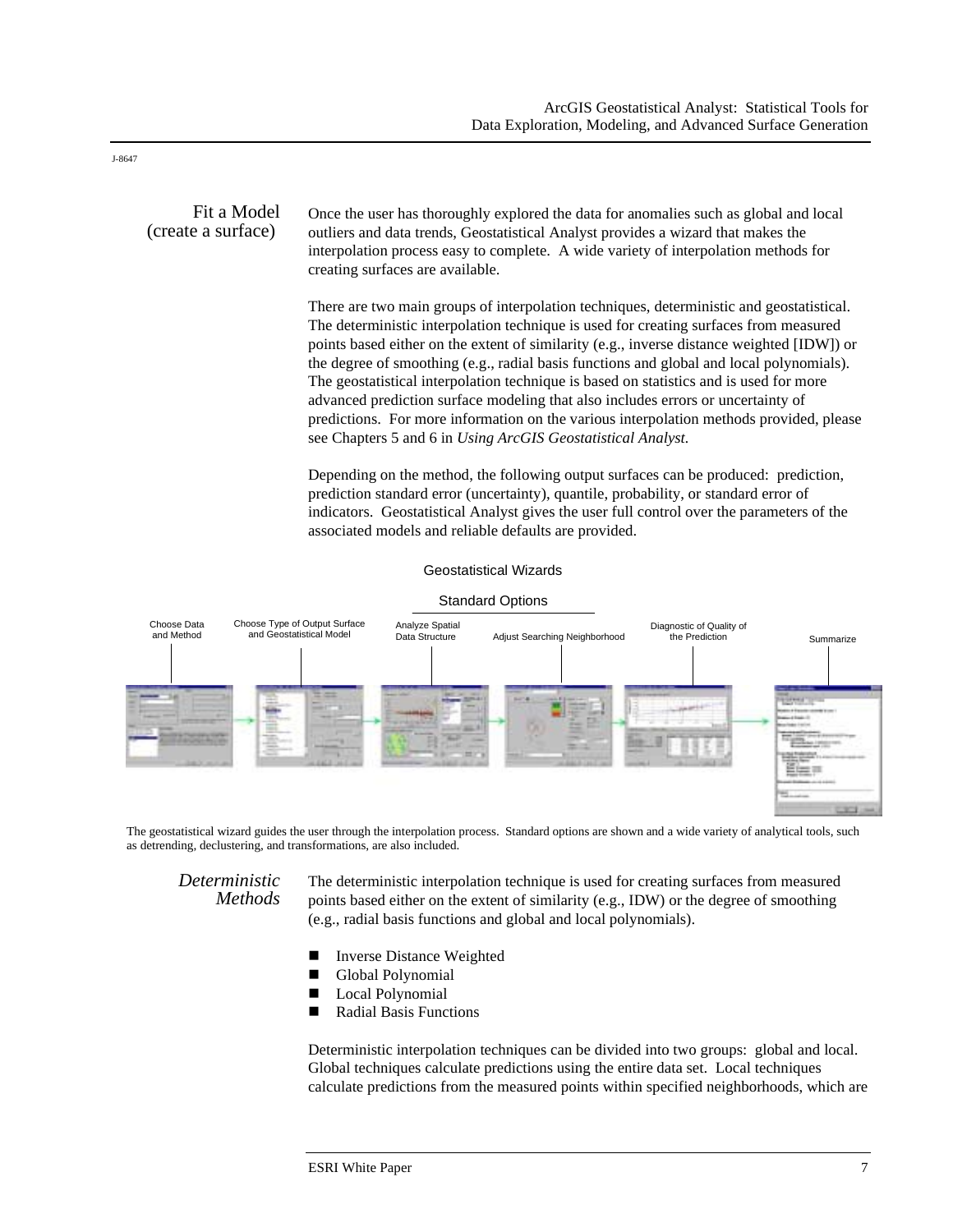smaller spatial areas within the larger study area. Geostatistical Analyst provides the global polynomial as a global interpolator and the IDW, local polynomials, and radial basis functions as local interpolators.

An interpolation can either force the resulting surface to pass through the data values or not. An interpolation technique that predicts a value identical to the measured value at a sampled location is known as an exact interpolator. An inexact interpolator predicts a value at a sampled location that is different from the measured value. The latter can be used to avoid sharp peaks or troughs in the output surface. IDW and radial basis functions are exact interpolators, while global and local polynomial are inexact. A typical usage of a deterministic method might be a retail analyst that needs to determine the purchasing power of distant retail locations based on the proximity from the consumer's home. By applying weights with the IDW method, this analyst may be able to effectively identify the optimal locations for retail stores.

### *Geostatistical Methods* The geostatistical interpolation technique is based on statistics and is used for more advanced prediction surface modeling that also includes errors or uncertainty of predictions.

- ! Kriging and Cokriging
	- Algorithm
		- ♦ –Ordinary
		- $\triangleleft$  –Simple
		- ♦ –Universal
		- ♦ –Indicator
		- ♦ –Probability
		- $\triangleleft$  –Disjunctive
- **Output Surfaces** 
	- Prediction and prediction standard error
	- Quantile
	- Probability and standard error of indicators

#### *Kriging* Geostatistical methods create surfaces incorporating the statistical properties of the measured data. Because geostatistics is based on statistics, these methods produce not only prediction surfaces but also error or uncertainty surfaces, giving the user an indication of how good the predictions are.

Kriging is divided into two distinct tasks: quantifying the spatial structure of the data and producing a prediction. Quantifying the spatial data structure, known as variography, is fitting a spatial-dependence model to the data. To make a prediction for an unknown value for a specific location, kriging will use the fitted model from variography, the spatial data configuration, and the values of the measured sample points around the prediction location. Geostatistical Analyst provides many tools to help determine which parameters to use, and defaults are also provided so that a surface can be created quickly. A typical usage of the kriging method might be an environmentalist who is sampling aquifers and identifies that a spatial correlation between sample points is apparent. This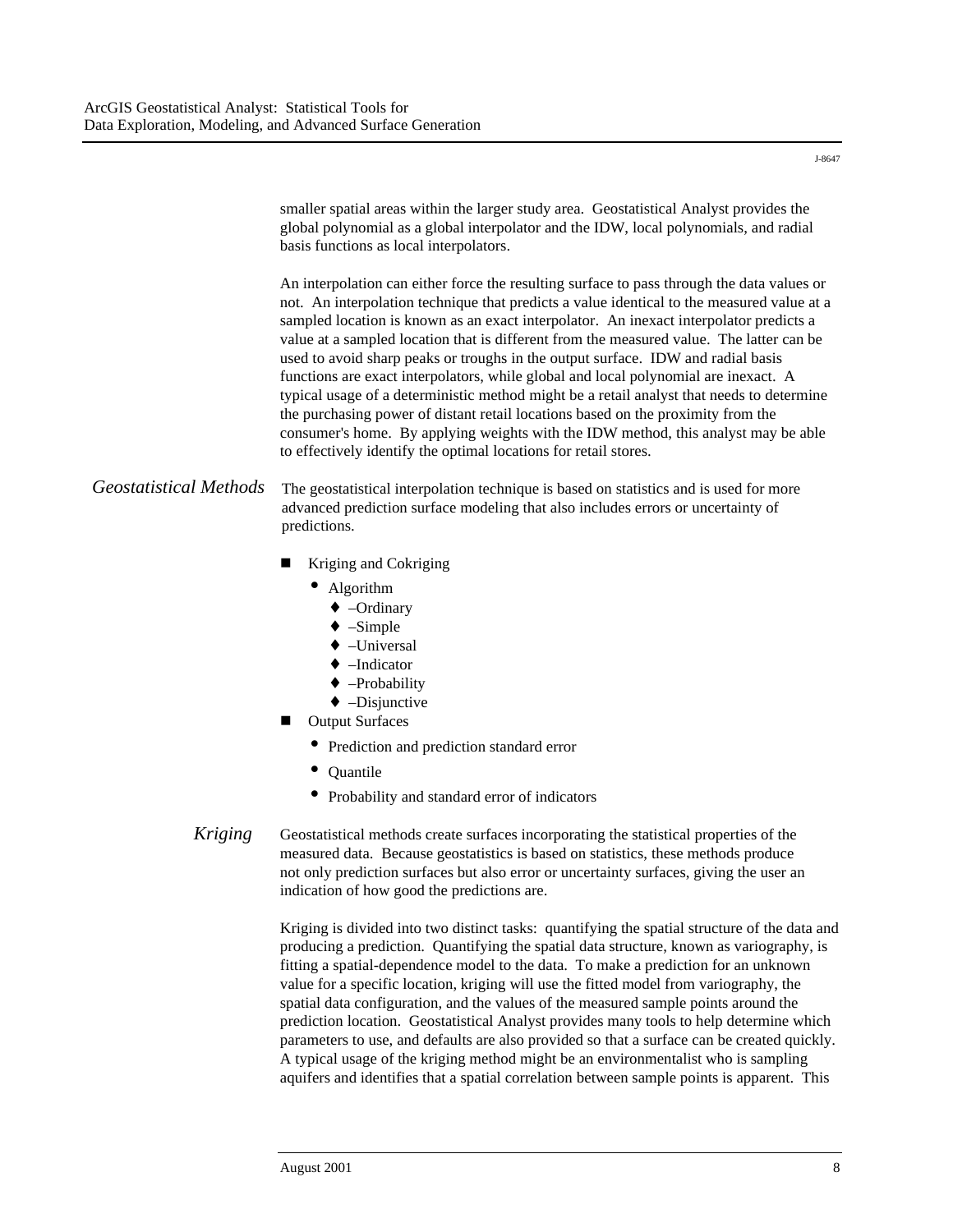|                        | analyst may then use the probability kriging method to determine the likelihood of<br>exceeding the critical arsenic level established by the Environmental Protection Agency.                                                                                                                                                                                                                                                                                                                                                                                                                                                                                                                                                                                                   |  |
|------------------------|----------------------------------------------------------------------------------------------------------------------------------------------------------------------------------------------------------------------------------------------------------------------------------------------------------------------------------------------------------------------------------------------------------------------------------------------------------------------------------------------------------------------------------------------------------------------------------------------------------------------------------------------------------------------------------------------------------------------------------------------------------------------------------|--|
|                        | Many methods are associated with geostatistics but they are all in the kriging family.<br>Ordinary, simple, universal, probability, indicator, and disjunctive kriging along with the<br>multivariate versions in cokriging are available in Geostatistical Analyst.                                                                                                                                                                                                                                                                                                                                                                                                                                                                                                             |  |
|                        | Kriging is a moderately quick interpolater that can be exact or smoothed depending on<br>the measurement error model. It is very flexible and allows the user to investigate graphs<br>of spatial autocorrelation. Kriging uses statistical models that allow a variety of map<br>outputs including predictions, prediction standard errors, standard error of indicators, and<br>probability. The flexibility of kriging can require a lot of decision making. Kriging<br>assumes the data comes from a stationary stochastic process. A stochastic process is a<br>collection of random variables that are ordered in space and/or time such as elevation<br>measurements. Some methods, such as ordinary, simple, and universal kriging, assume<br>normally distributed data. |  |
| Cokriging              | Cokriging is the multivariate equivalent to kriging. By using multiple data sets it is a<br>very flexible interpolation method, allowing the user to investigate graphs of cross-<br>correlation and autocorrelation. The flexibility of cokriging requires the most decision<br>making. Cokriging can use either semivariograms or covariances. It can use<br>transformations and remove trends, and it can allow for measurement error in the same<br>situations as for the various kriging methods.                                                                                                                                                                                                                                                                           |  |
| <b>Output Surfaces</b> | There are four interpolation surfaces available with Geostatistical Analyst. These are<br>prediction, quantile, probability of exceeding thresholds, and errors of predictions. These<br>allow the user to analyze the data in a variety of ways.                                                                                                                                                                                                                                                                                                                                                                                                                                                                                                                                |  |
|                        | <b>Prediction map:</b> Produced from the interpolated values to display random variables<br>■<br>at locations where data has not been collected.                                                                                                                                                                                                                                                                                                                                                                                                                                                                                                                                                                                                                                 |  |
|                        | <b>Error of predictions map:</b> Produced from the standard errors of interpolated values<br>ш<br>or the standard error of interpolated indicator values to display the uncertainty of the<br>predictions.                                                                                                                                                                                                                                                                                                                                                                                                                                                                                                                                                                       |  |
|                        | Quantile map: Produced when the user specifies a probability and wants a map of<br>■<br>the values where predictions exceed (or do not exceed) the values at the specified<br>probability.                                                                                                                                                                                                                                                                                                                                                                                                                                                                                                                                                                                       |  |

! **Probability map:** Produced when the user specifies a threshold and wants a map of probabilities that the values exceed (or do not exceed) the specified threshold.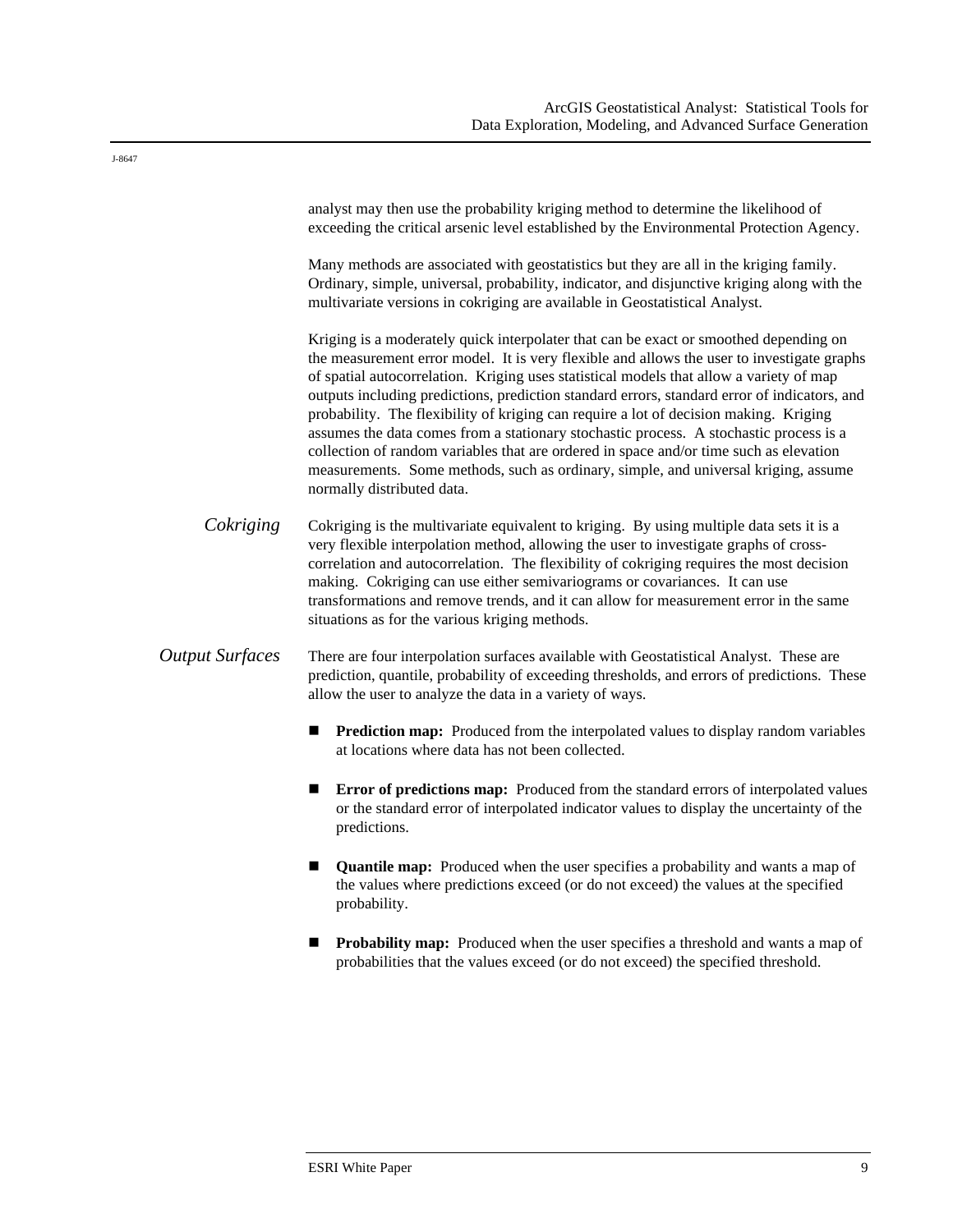

Various Surfaces Produced Using Ordinary Kriging

## Analytical Tools for Creating Surfaces

Geostatistical Analyst provides a wizard containing analytical tools to assist the analyst in determining the values for the parameters used in creating each surface type. Some of these dialog boxes and tools are applicable to almost all interpolation methods such as specifying the search neighborhood, cross-validation, and validation. Others are specific to the geostatistical methods (kriging and cokriging) such as modeling semivariograms, transformations, detrending, declustering, and checking for bivariate normal distributions.

*Investigation of Spatial Data Structure: Variography* 

The semivariogram and covariance functions measure the strength of statistical correlation as a function of distance. Geostatistical Analyst provides the user with a semivariogram/covariance preview. This makes adjusting the parameters of the model, including anisotropy (see page 13) and modeling measurement errors, easier and more efficient.

! The semivariogram displays the statistical correlation of nearby data points. As the distance increases, the likelihood of these data points being related becomes smaller.



The variance of the difference increases with distance, so the semivariogram can be thought of as a dissimilarity function.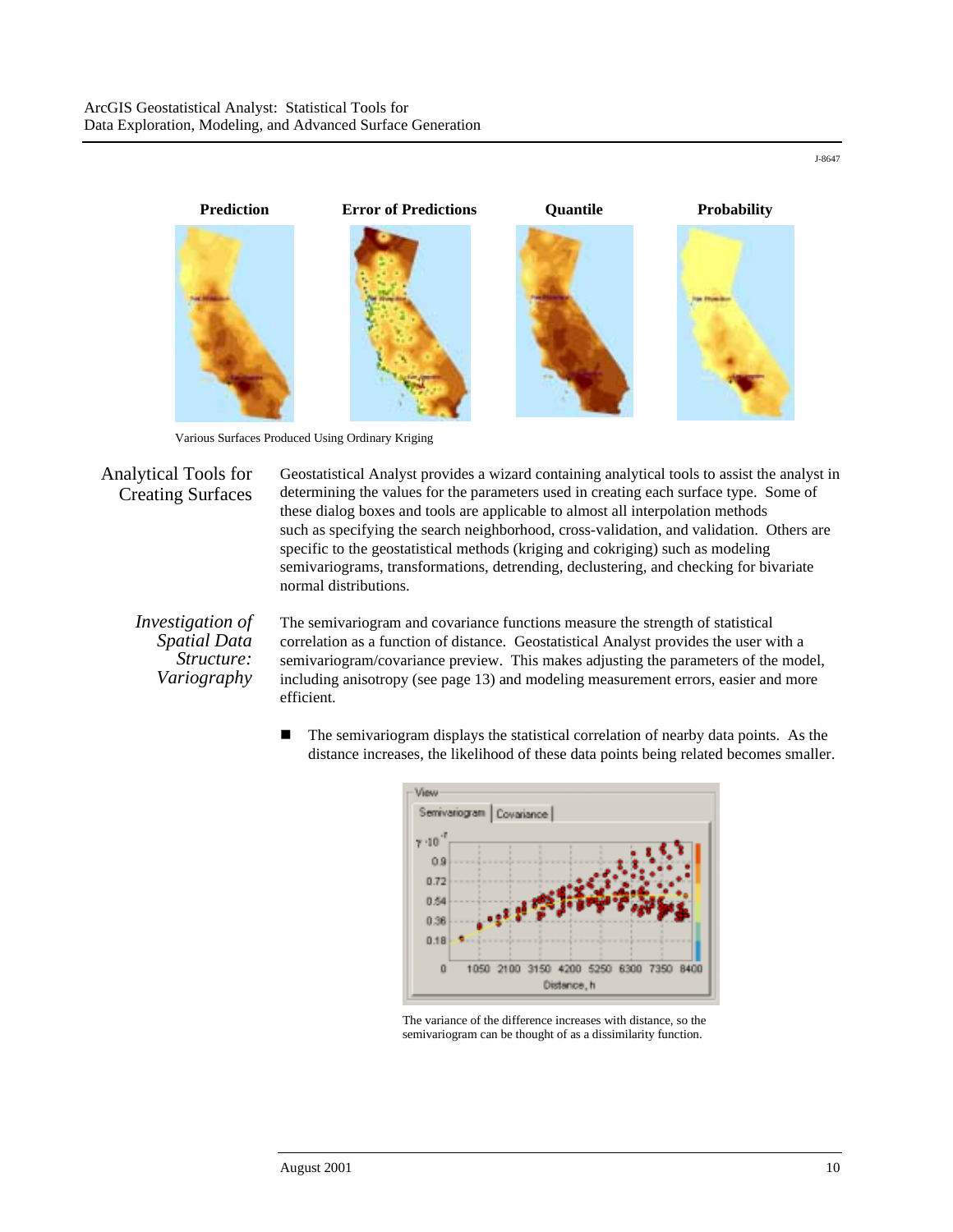When two locations are close to each other, then we expect them to be similar and so their covariance will be large. As the locations get farther apart, they become less similar and so their covariance becomes zero.



The autocorrelation decreases with distance, so the covariance can be thought of as a similarity function.

#### **EXECUTE:** Error Modeling.

Regardless of the interpolation method there will always be some error in the analysis. This error can be influenced by many factors such as inaccurate base data, variation in physical properties of data samples, human error, and temporal changes between measurements. All of these factors play a role in the severity of the measurement errors. Error modeling is used to minimize the effect of these measurement errors. When measurement error is specified, kriging is an inexact interpolation technique. Therefore, predictions in the measurement locations are different from the actual measurements. Geostatistical Analyst allows the analyst to adjust the measurement error to optimize the error model. For coincidental data (multiple measurements at one location) Geostatistical Analyst can estimate measured variation for the user. Three of the kriging methods ordinary, simple, and universal—allow the use of the measurement error model.

■ Cross-Covariance.

Cross-covariance is the statistical tendency of variables of different types to vary in ways that are related to each other. Positive cross-covariance occurs when both variables tend to be above their respective means together, and negative cross-covariance occurs if one variable tends to be above its mean when the other variable is below its mean.

When the user has multiple data sets and wants to use cokriging, then the user needs to develop models for cross-covariance.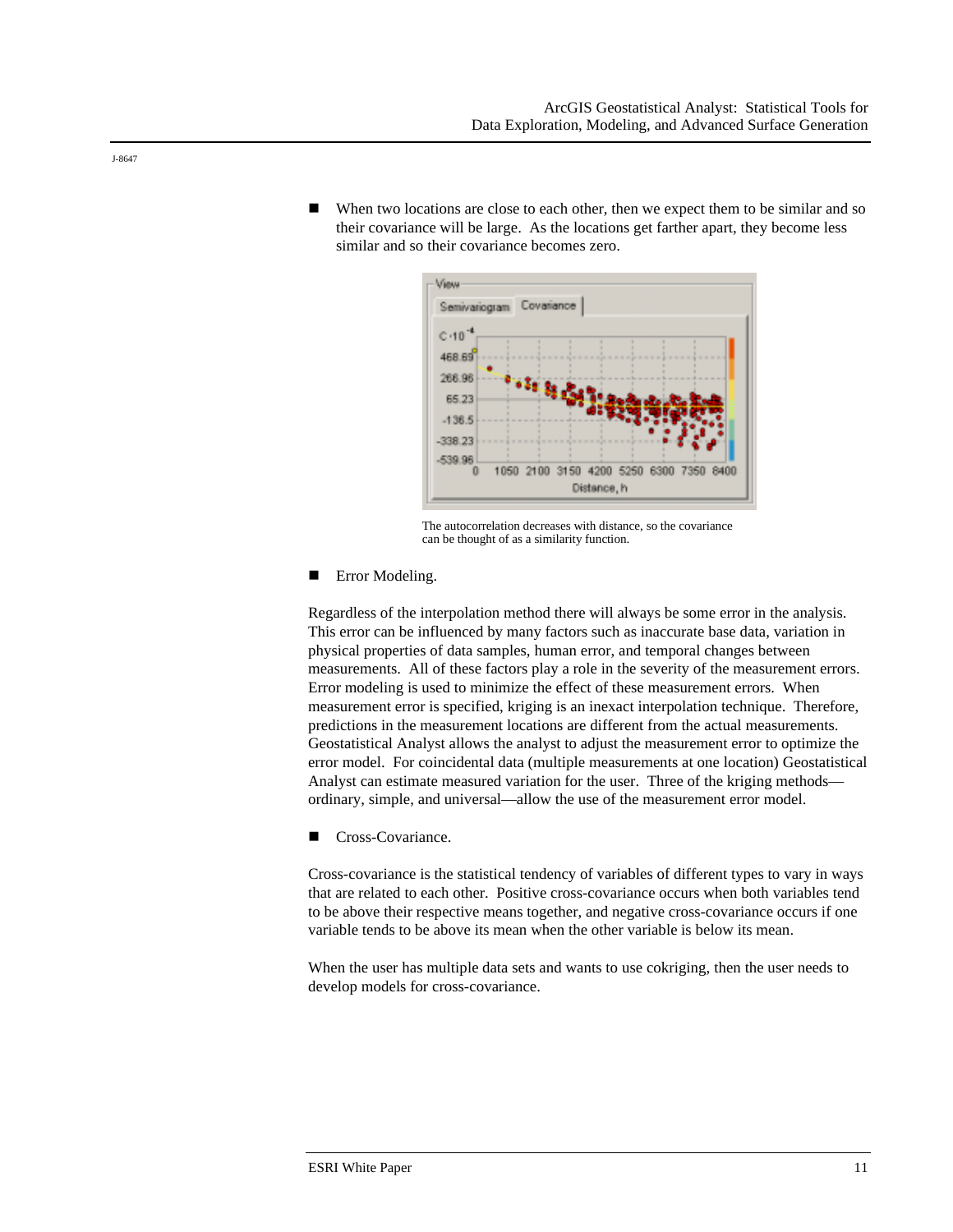

Cross-covariance modeling is used to define the local characteristics of spatial correlation between two data sets and used to look for spatial shifts in cross-correlation between two data sets. In this example, there is a strong spatial shift in the values of two data sets toward the west.

Identify spatial correlation between two data sets.

! Anisotropy: Directional semivariogram and covariance functions.

Anisotropy is similar to global directional trends except that the cause of the directional influence is not usually known and it is modeled as a random error. Anisotropy is a characteristic of a random process that shows higher autocorrelation in one direction than another. Even without knowing the cause, anisotropic influences can be quantified and accounted for.

An isotropic model reaches the level at which the semivariogram levels off (sill) at the same distance all directions. However, with an anisotropic model, some directions reach the sill more rapidly than others.



The yellow lines show the semivariogram models for many different directions. The models are a theoretical "best fit" semivariogram model to the empirical semivariogram. Geostatistical Analyst automatically calculates the optimum parameters (e.g., the major range, minor range, and angle of direction) to account for the anisotropic influence.

Identify directional influences.

*Detrending Tools* Sometimes it is useful to remove a surface trend from the data and use kriging or cokriging on the detrended (residual) data. For example, if an ozone data set has an overwhelming directional influence from easterly winds, the user may want to remove this trend for a better understanding of actual ozone levels in the area. Detrending decomposes data into two components, a deterministic trend component and an autocorrelated random component. Once the trend is removed, the user will carry out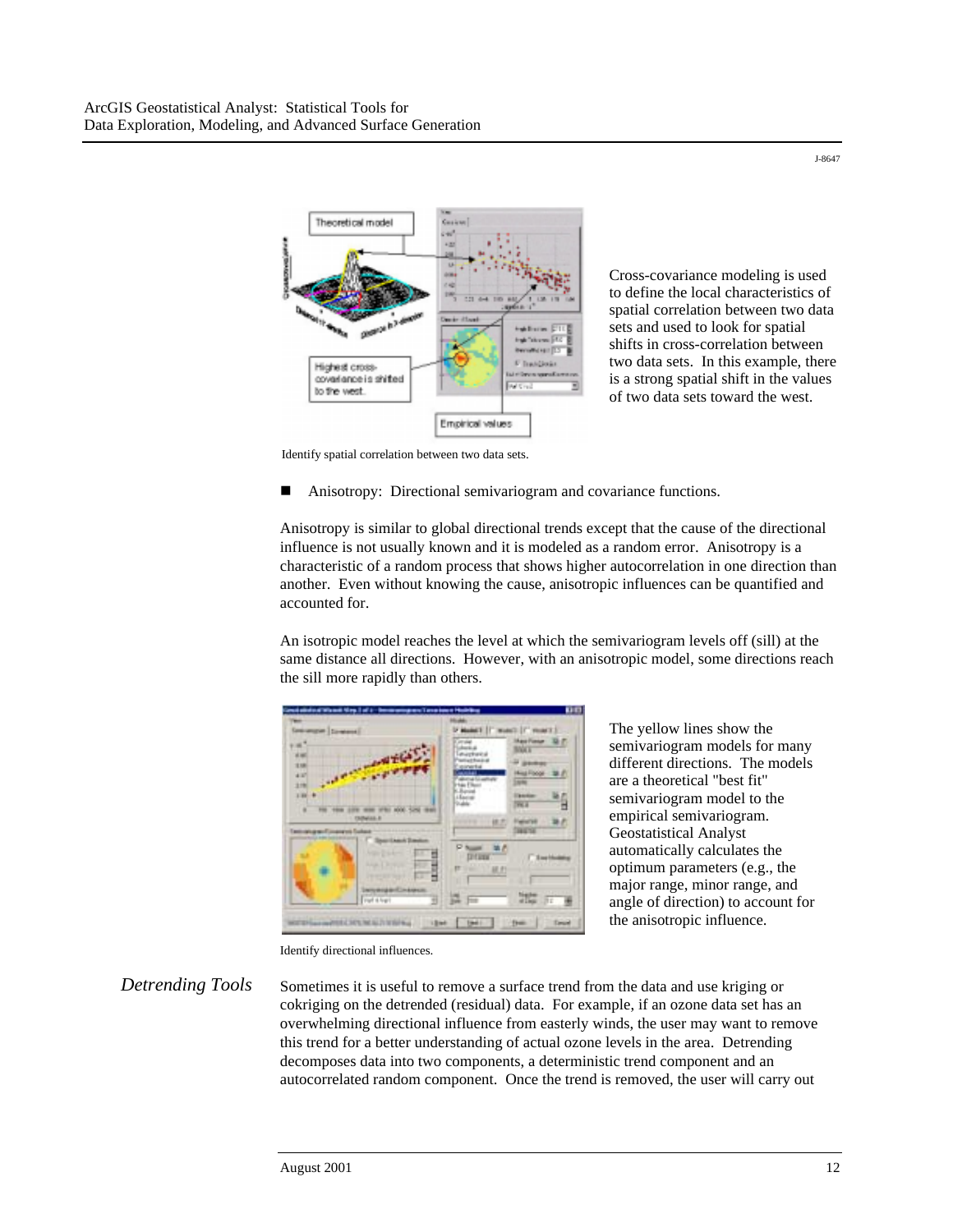

added back to the output surface.

Detrending decomposes the data into a deterministic trend component and an autocorrelated random component.

#### Detrending

### *Search Neighborhood Specification*

As the data locations become farther away from a location where the value is unknown, they may not be as useful when predicting the value at an unmeasured location. At some distance, the points will have no correlation with the prediction location, and it is possible that they may even be located in an area much different than the unknown location. Therefore, it is common practice to specify a search neighborhood that limits the number and the configuration of the points that will be used in the predictions. There are two controlling mechanisms to limit the points used, namely, specifying the shape of the neighborhood and establishing constraints on the points within and outside the shape.

kriging on the residuals. Before the final predictions are actually calculated, the trend is



The points highlighted in the data view give an indicator of the weights (absolute value in percent) associated with each point located in the moving window. The weights are used to estimate the value at the unknown location, which is at the center of the crosshair.

#### Searching Neighborhood

*Data Transformations* Transformations can be used to make the data more normally distributed and satisfy assumptions of constant variability. Data transformations are performed before using some geostatistical methods such as disjunctive kriging and for maps that require the normality assumption. Quantile and probability maps from simple, ordinary, and universal kriging methods require the normality assumption. Geostatistical Analyst supports transformations including Box–Cox (also known as power transformations), logarithmic, arcsine, and normal score.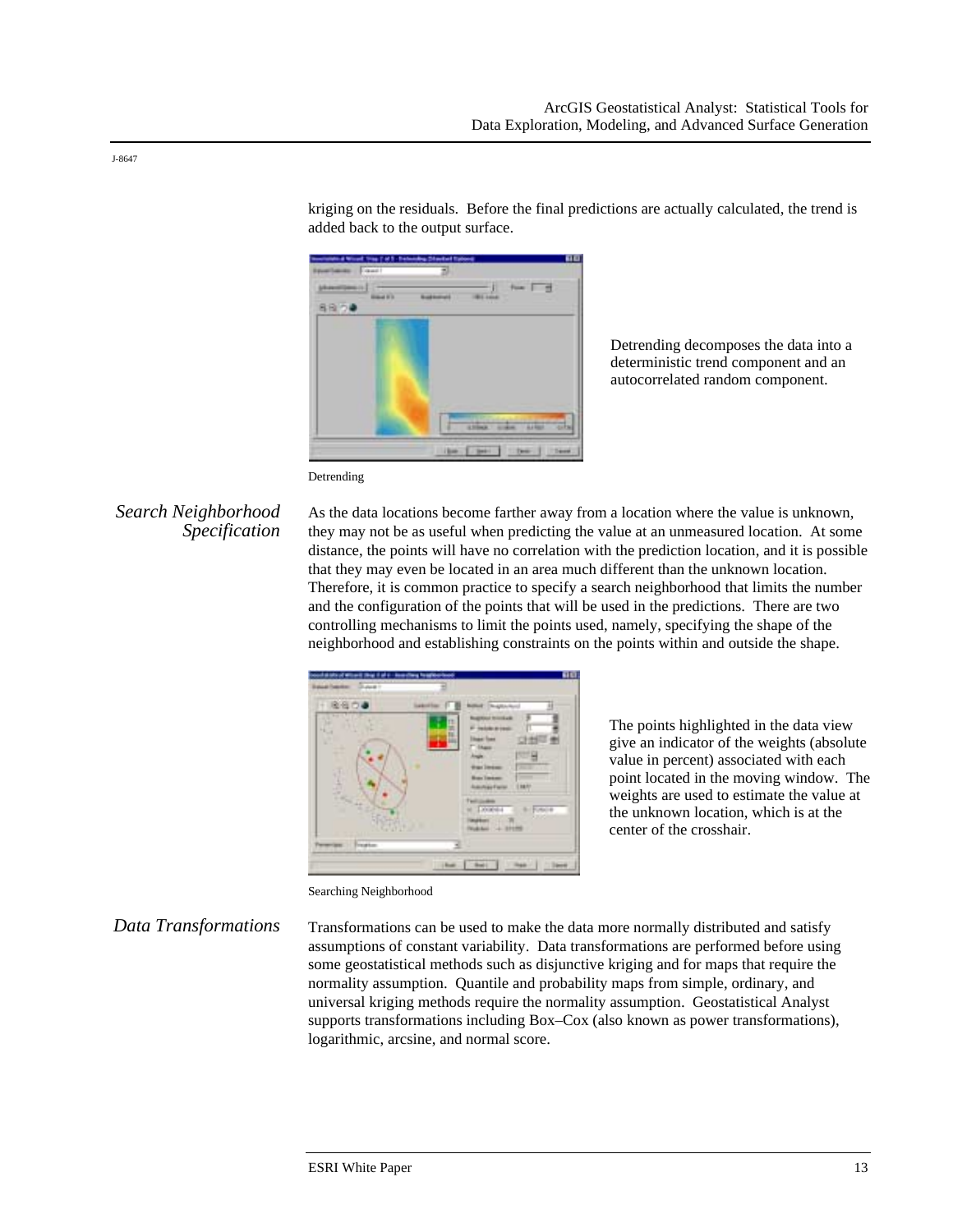

Using transformations makes variances constant throughout the study area and makes the data more normally distributed.

#### *Declustering Method* Oftentimes the data may have a high density of sample points near one another. This may lead to a spatial preferentiality among the data points. If data is preferentially sampled when it is spatially autocorrelated, the resulting histogram from the sample may not reflect the histogram of the population. Therefore, the declustering method assigns higher weights to the less densely populated sample points and lower weights to the high density areas.



In cell declustering, rectangular cells are arranged over the data locations in a grid, and the weight attached to each data location is inversely proportional to the number of data points in its cell. By adjusting the grid size and orientation, the data points can be effectively declustered.

Correct for spatial preferentiality.

*Bivariate Normal Distribution*  Disjunctive kriging requires that the data have a bivariate normal distribution. A bivariate distribution describes relative frequencies of occurrence in the population of pairs of values. Also, to develop probability and quantile maps using simple kriging, ordinary kriging, and universal kriging, the user can assume that the data comes from a full multivariate normal distribution. By checking for bivariate normality, it is reasonable to assume that the data comes from a full multivariate normal distribution.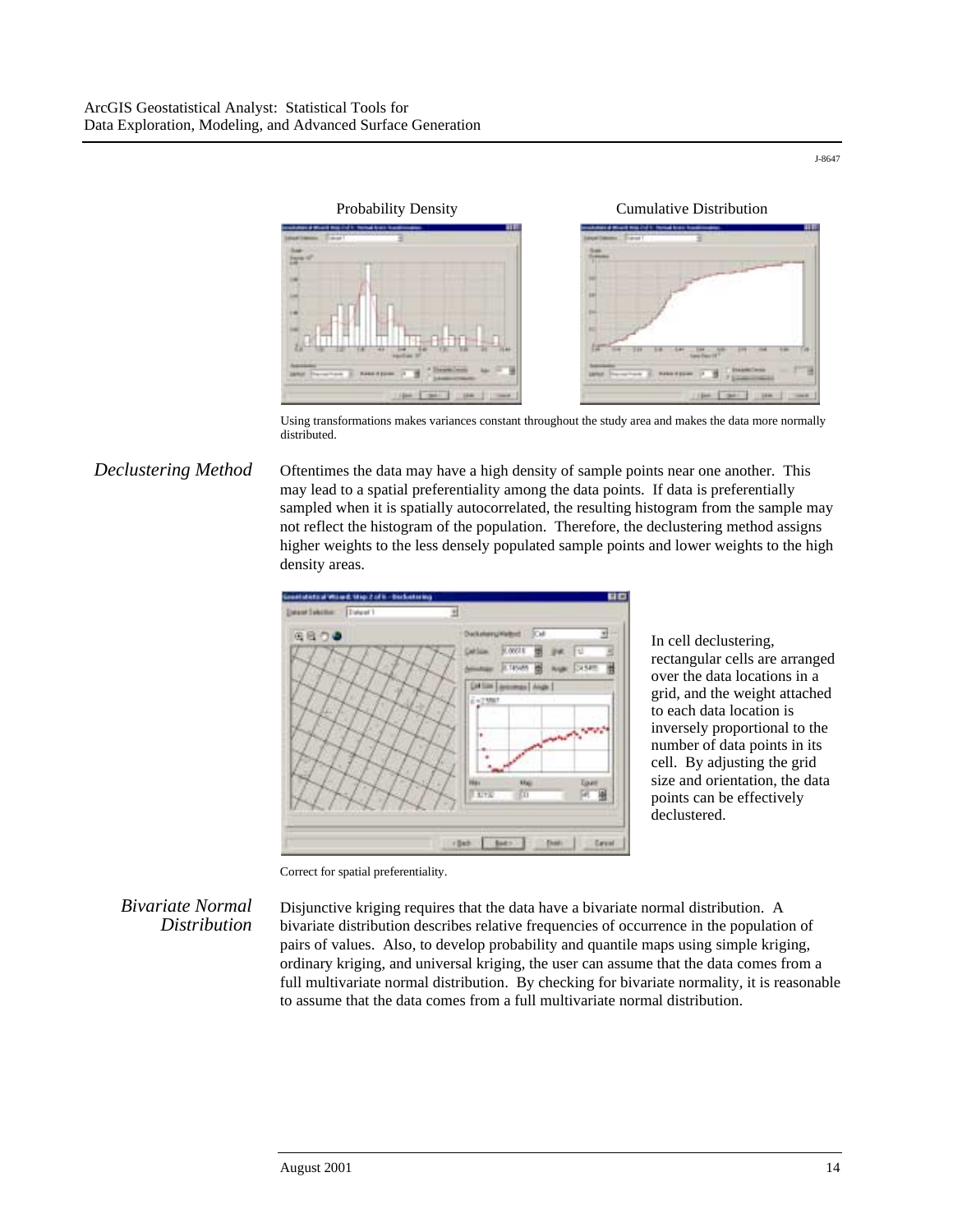

The darker line is the theoretical curve of indicator covariance assuming the data comes from a bivariate normal distribution, and the lighter line is fitted to the observed indicator data. Thus, the darker line and the lighter line should be similar if the data has a bivariate normal distribution.

Bivariate Normal Distribution

Perform Diagnostics After creating a prediction surface, it is useful to recognize if the model is optimal for the data set in question. Geostatistical Analyst provides cross-validation and validation tools that allow the analyst to evaluate the surface. The tools quantify the "accuracy" of the model. The user can either accept the model and its parameters or refine the parameters of the model to create a better surface.

*Cross-Validation and Validation*  Cross-validation and validation help the analyst make an informed decision as to which model provides the best predictions. The calculated statistics serve as diagnostics that indicate whether the model and/or its associated parameter values are reasonable.

> Cross-validation and validation use the following idea—withhold one or more data locations and then predict their associated data using the data at the rest of the locations. In this way, the analyst can compare the predicted value to the observed value and from this, acquire useful information about some of the analyst's previous decisions on the kriging model (e.g., the semivariogram parameters, the searching neighborhood, and so on).

Cross-Validation

Cross-validation uses all of the data to estimate the trend and autocorrelation models. Then it removes each data location, one at a time, and predicts the associated data value. For all points, cross-validation compares the measured and predicted values. After completing cross-validation, some data locations may be set aside as unusual, requiring the trend and autocorrelation models to be refitted.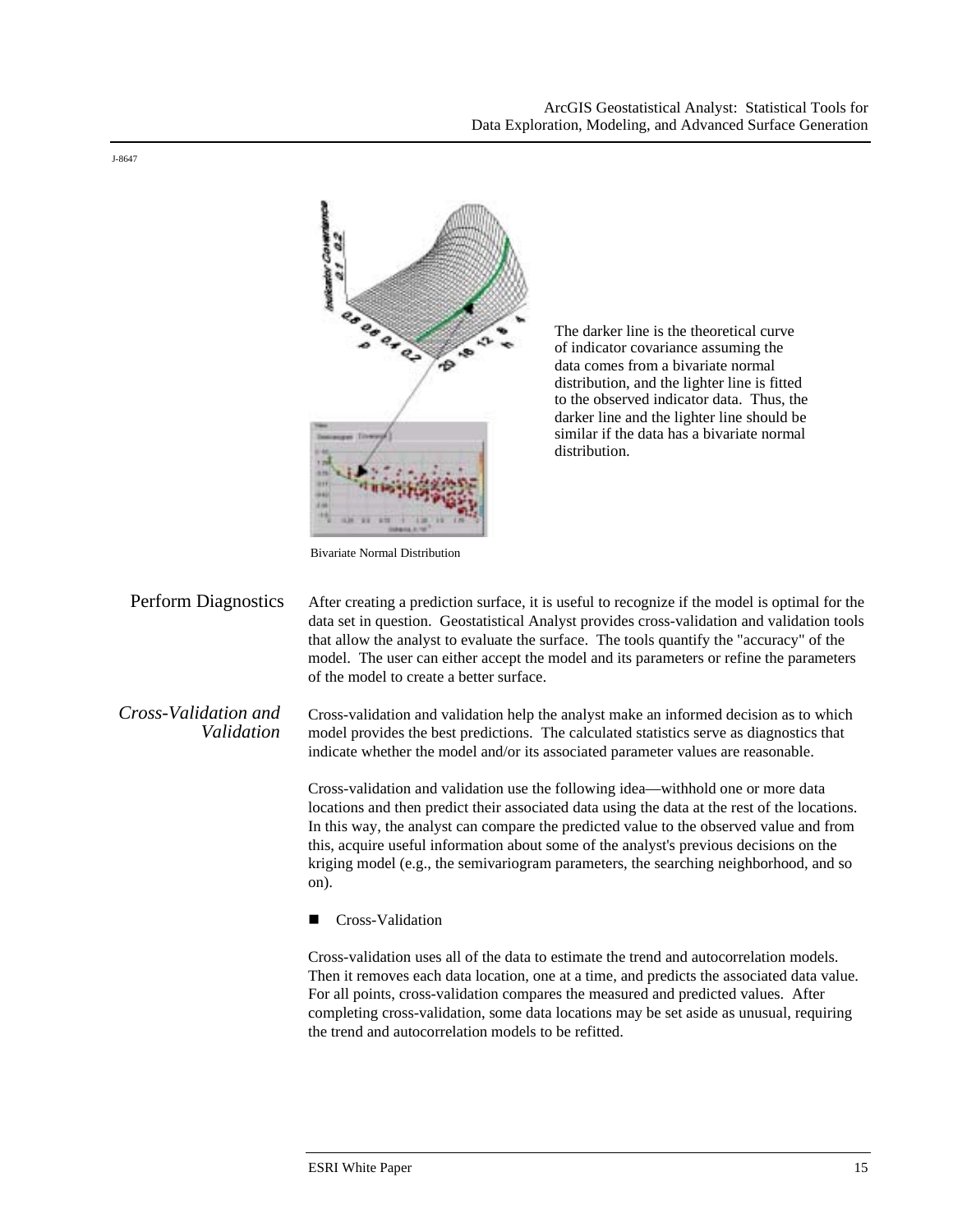J-8647

#### **Validation**

Validation uses part of the data to develop the trend and autocorrelation models to be used for prediction. Then predictions to the known locations are compared with the measured data. Validation checks whether a "protocol" of decisions is valid (for example, choice of semivariogram model, choice of lag size, and choice of search neighborhood).

! Graphs and Summaries for Cross-Validation and Validation

Geostatistical Analyst gives several graphs and summaries of the measurement values versus the predicted values.



The **Predicted** plot has a blue fitted line through the scatter of points and an equation is given just below the plot. The **Error** plot is the same as the prediction plot, except here the true values are subtracted from the predicted values. For the **Standardized Error** plot, the true values are subtracted from the predicted values and then divided by the estimated kriging standard errors. All three of these plots help to show how well kriging is predicting. With autocorrelation and a good kriging model, the blue line should be closer to the 1:1 (black dashed) line.

The **QQPlot** shows the quantiles of the difference between the standardized errors and the corresponding quantiles from a standard normal distribution. If the errors of the predictions from their true values are normally distributed, the points should lie roughly along the dashed line. If the errors are normally distributed, the user can be confident of using methods that rely on normality (e.g., quantile maps in ordinary kriging).

#### *Model Comparison* A Comparison dialog box uses the cross-validation technique and allows the analyst to examine the statistics and the plots side by side. Generally, the best model is the one that has the standardized mean nearest to zero, the smallest root-mean-squared prediction error, the average standard error nearest the root-mean-squared prediction error, and the standardized root-mean-squared prediction error nearest to one.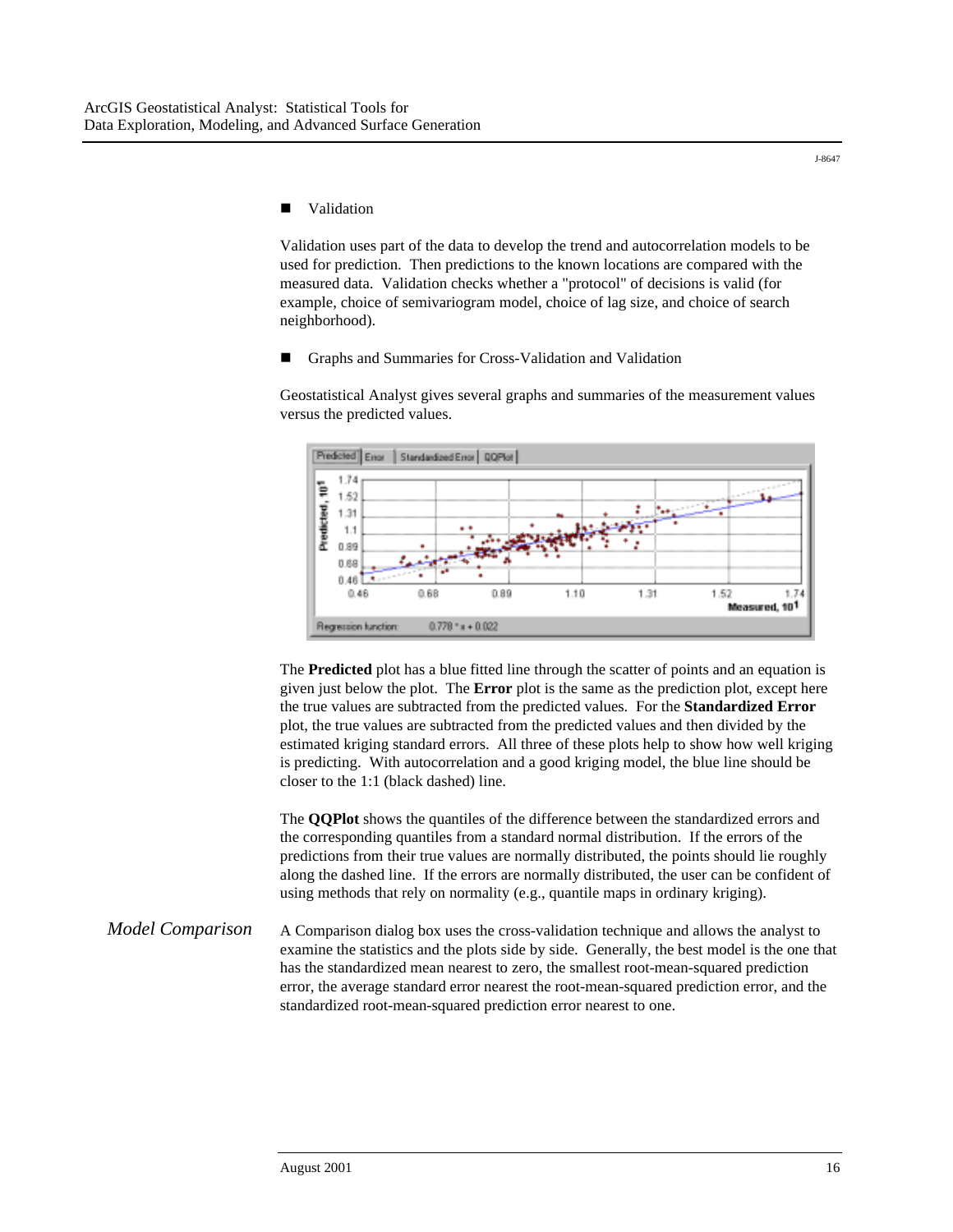

The comparison dialog box allows the user to examine statistics and plots of different models side by side.

Display Options A geostatistical layer's functionality is similar to all ArcMap layers. The user can add it to ArcMap, remove it, display it, and alter the symbology in countless ways. However, a geostatistical layer differs from other layers because of the way it is created and stored. A geostatistical layer can only be created by Geostatistical Analyst. Most ArcMap layer types store the reference to the data source, the symbology for displaying the layer, and other defining characteristics. A geostatistical layer stores the source of the data from which it was created (usually a point feature layer), the symbology, and other defining characteristics, but it also stores the model parameters from the interpolation, which can be refined at any time. From the Properties dialog for a geostatistical layer, the user can view both the original data source and the model parameters.

> Not only can the user identify the source of the input points and the model parameters, but the user can also retrieve general information with the general tab, see and alter the layer's map extent with the extent tab, change the symbology with the symbology tab, and set the transparency and whether to show map tips with the display tab.

*Display Formats* A geostatistical layer can be viewed in four different formats: filled contours, contours, grid, or hillshade. The analyst can also combine multiple formats in a single display of the layer to achieve various effects. A full range of symbology and controlling parameters exists for each format.

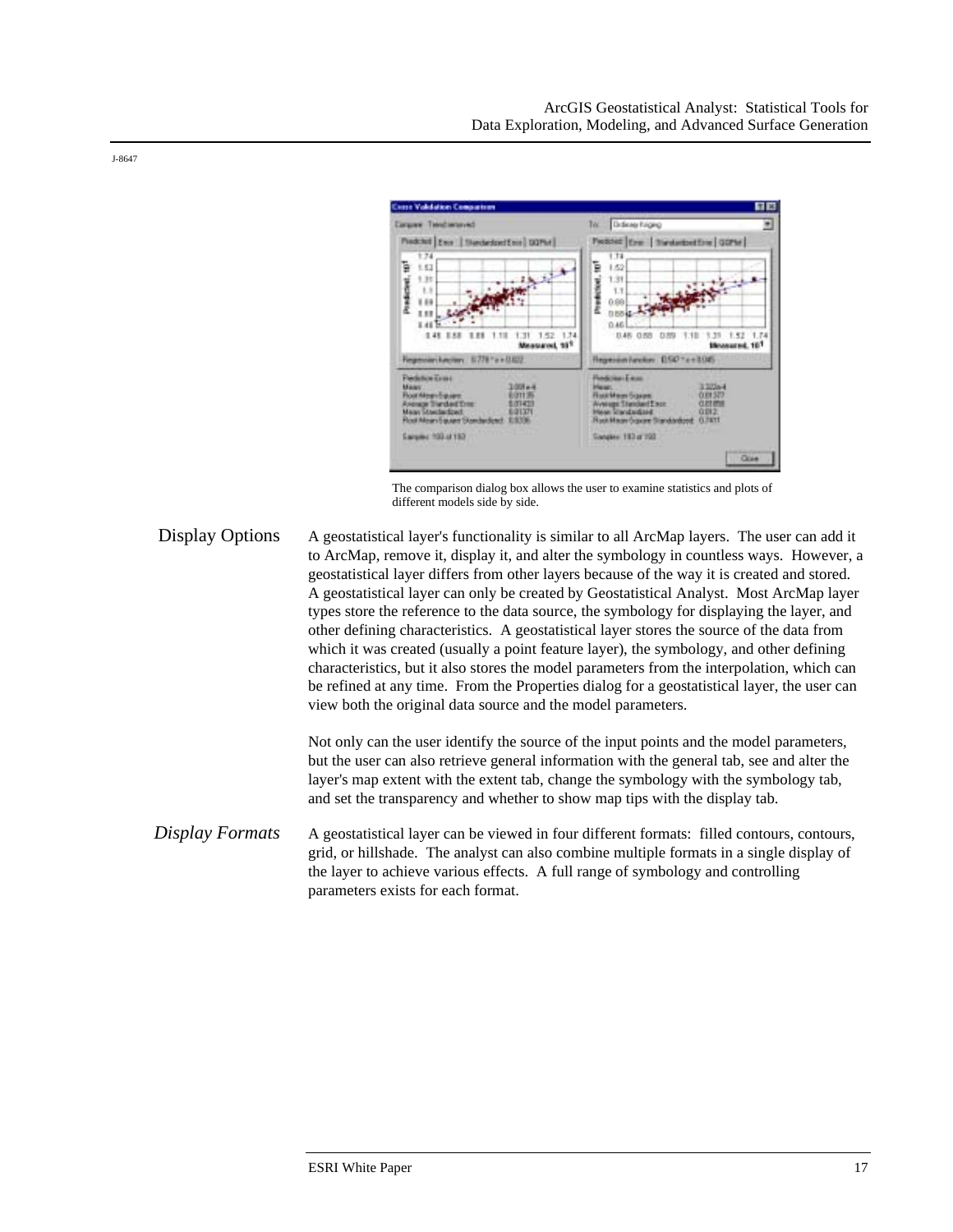

Combination of Contours, Filled Contours, and Hillshade



**3. Conclusion** Geostatistical Analyst is much more than a surface creation software package. Geostatistical Analyst is a revolutionary technology that provides a dynamic environment with a wide variety of tools and a friendly wizard interface to explore data, analyze anomalies, and optimally display an interpolated surface with associated uncertainties. Geostatistical Analyst gives the user the power to fully understand the qualitative and quantitative aspects of their data. By providing the user with the freedom to statistically predict and model situations and incorporating powerful exploration and visualization tools, Geostatistical Analyst effectively bridges the gap between geostatistics and GIS.

Data Used in Screen Shots

- ! Agriculture data was provided by the University of Illinois.
- ! Radioceasium forest berry contamination data was provided by the Institute of radiation safety "BELRAD", Minsk, Belarus.
	- ! Air quality data was provided by the California Environmental Protection Agency, Air Resource Board.
	- Carpathian Mountains data was provided by the USDA Forest Service, Riverside, California.